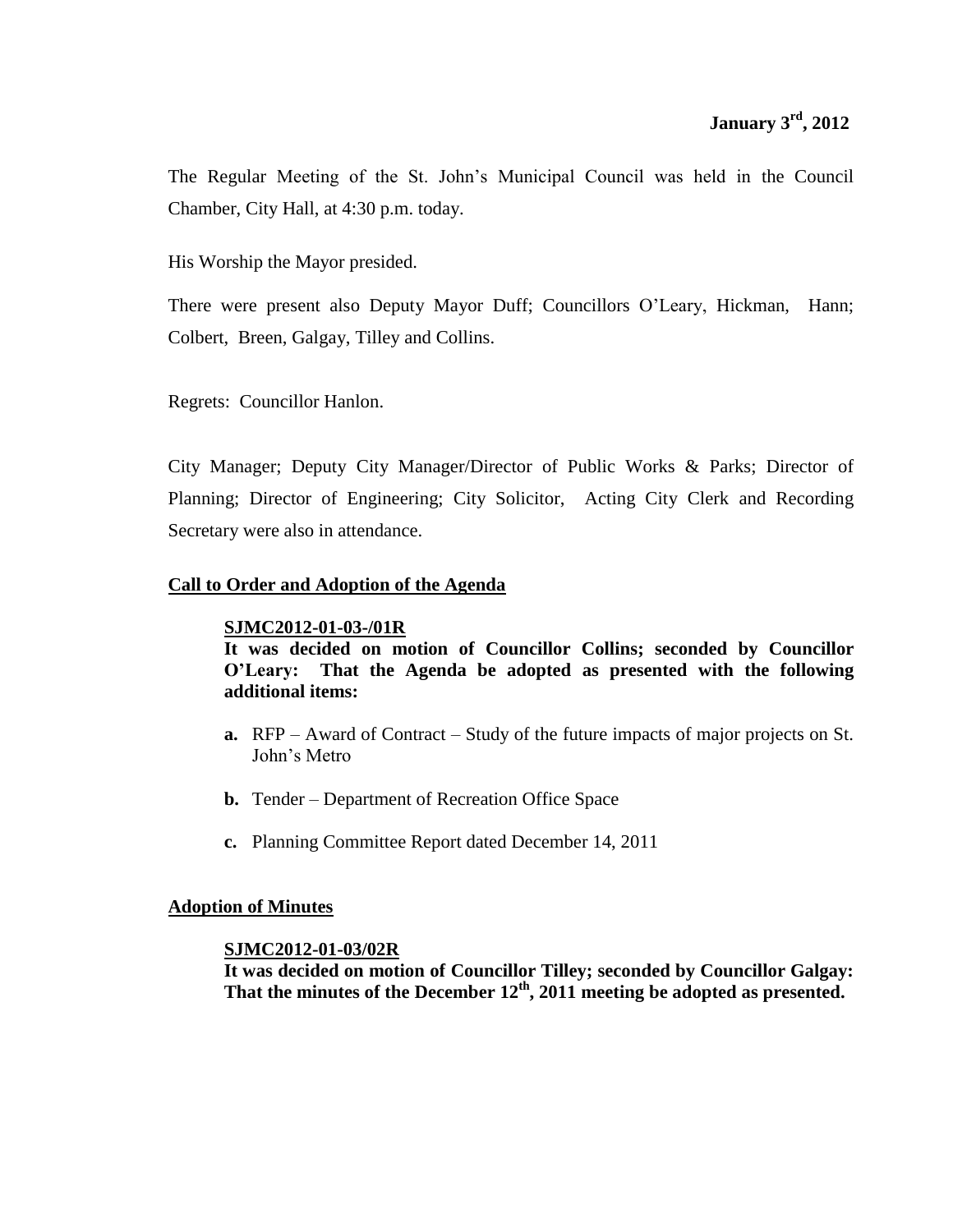## **Business Arising**

**Notice of Motion - St. John's Taxi By-Law**

## **SJMC2012-01-03/03R**

**Pursuant to Notice of Motion, it was moved by Councillor Hann; seconded by Councillor Breen: That the following St. John's Taxi (Amendment No. 1 – 2011) By-Law be adopted:**

# **BY-LAW NO.**

# **ST. JOHN'S TAXI (AMENDMENT NO. 1 – 2011) BY-LAW**

# **PASSED BY COUNCIL ON JANUARY 3, 2012**

Pursuant to the powers vested in it under the City of St. John's Act, RSNL. 1990 c.C-17, as amended and all other powers enabling it, the City of St. John's enacts the following By-Law relating to the regulation of taxis in the City of St. John's.

# **BY-LAW**

- 1. This By-Law may be cited as the "St. John's Taxi (Amendment No. 1 2011) By-Law.
- 2. Schedule "A" Tariff of Fares is repealed and the following substituted:

## *SCHEDULE "A" TARIFF OF FARES*

*The flag rate shall be as follows:*

| 1. | $\left(a\right)$  | for the first $.125$ of a kilometre<br>or part thereof                      | \$3.32  |
|----|-------------------|-----------------------------------------------------------------------------|---------|
|    | (b)               | for each additional .125 of a kilometre<br>or part thereof                  | \$0.22  |
|    | $\left( c\right)$ | for waiting time while under engagement at a<br>rate per hour equivalent to | \$28.76 |

*2. Applicable municipal, provincial and federal taxes, may be added to and included in the fare shown on the meter.*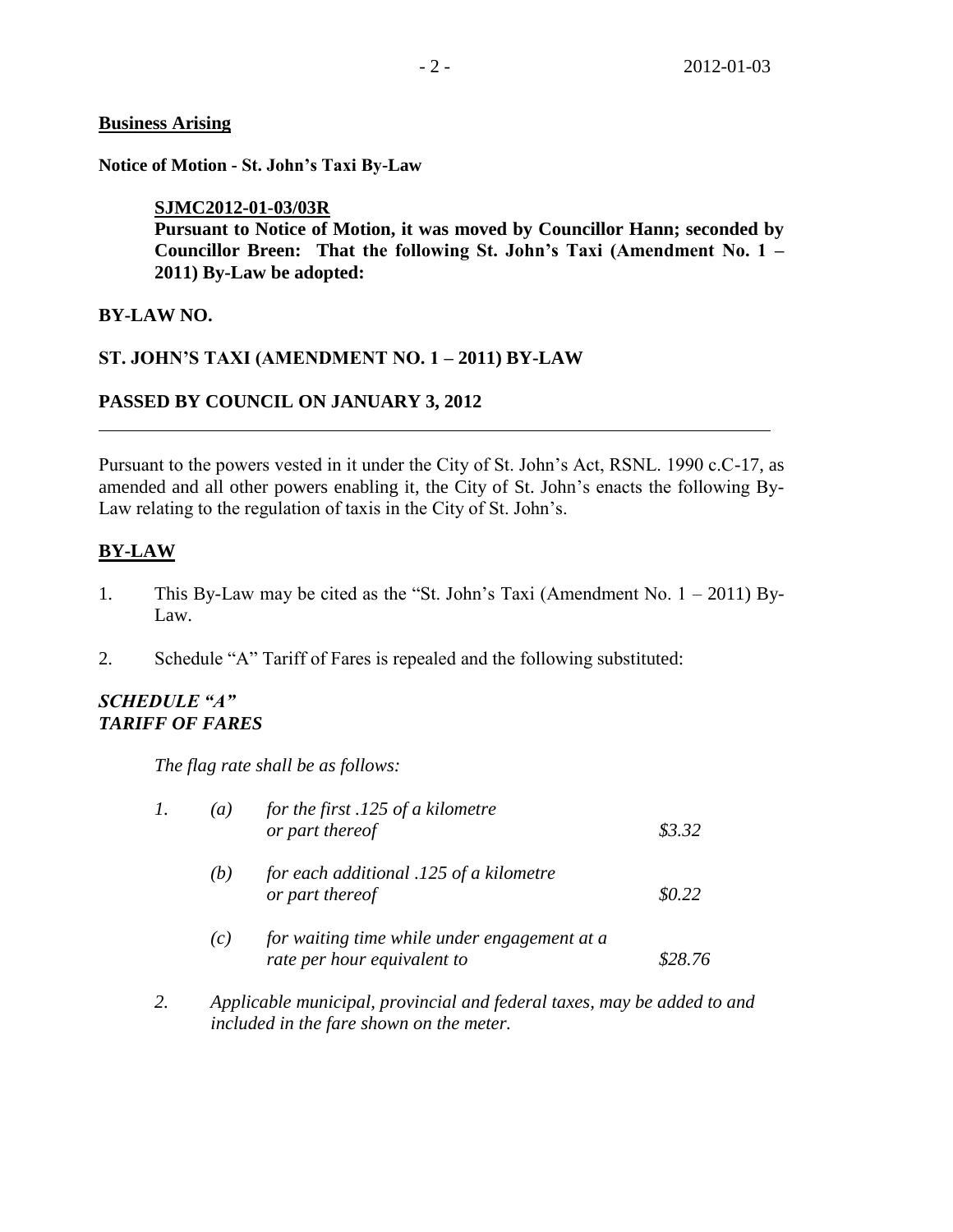**IN WITNESS WHEREOF** the Seal of the City of St. John's has been hereunto affixed and this By-Law has been signed by the Mayor and City Clerk this  $3<sup>rd</sup>$ day of January, 2011.

## **MAYOR**

# CITY CLERK

All members of Council agreed with the rate hike for taxis being the first increase since 2007. However, Councillors Hickman and O'Leary asked what safeguards are in place to ensure the proper distribution of the increase. Councillor Hann advised that the City does not interfere with the industry in terms of how the money is used. However, he noted the matter can be raised for discussion at a meeting of the Taxi Committee.

### **Following discussion, the motion being put was unanimously carried.**

### **Notices Published**

**1. A Discretionary Use Application** has been submitted by Melany Otis requesting permission to occupy a portion of **Civic Number 75 Della Drive as a Home Occupation** for a catering service that involves the making, packaging and distributing of lunch box items. The proposed business will occupy a floor area of approximately 15.79 square metres in the basement level and will operate Monday - Friday, 8:00am - 4:00pm. The business involves preparing and cooking of lunch box items including sandwiches and salads on domestic cooking equipment. No on-site sales; delivery only. There will be three (3) on-site parking spaces provided. The applicant is the sole employee. **(Ward 5)**

### **SJMC2012-01-03/04R**

**It was moved by Councillor Collins: seconded by Councillor Hann: That the application be approved.**

**The motion being put was unanimously carried.**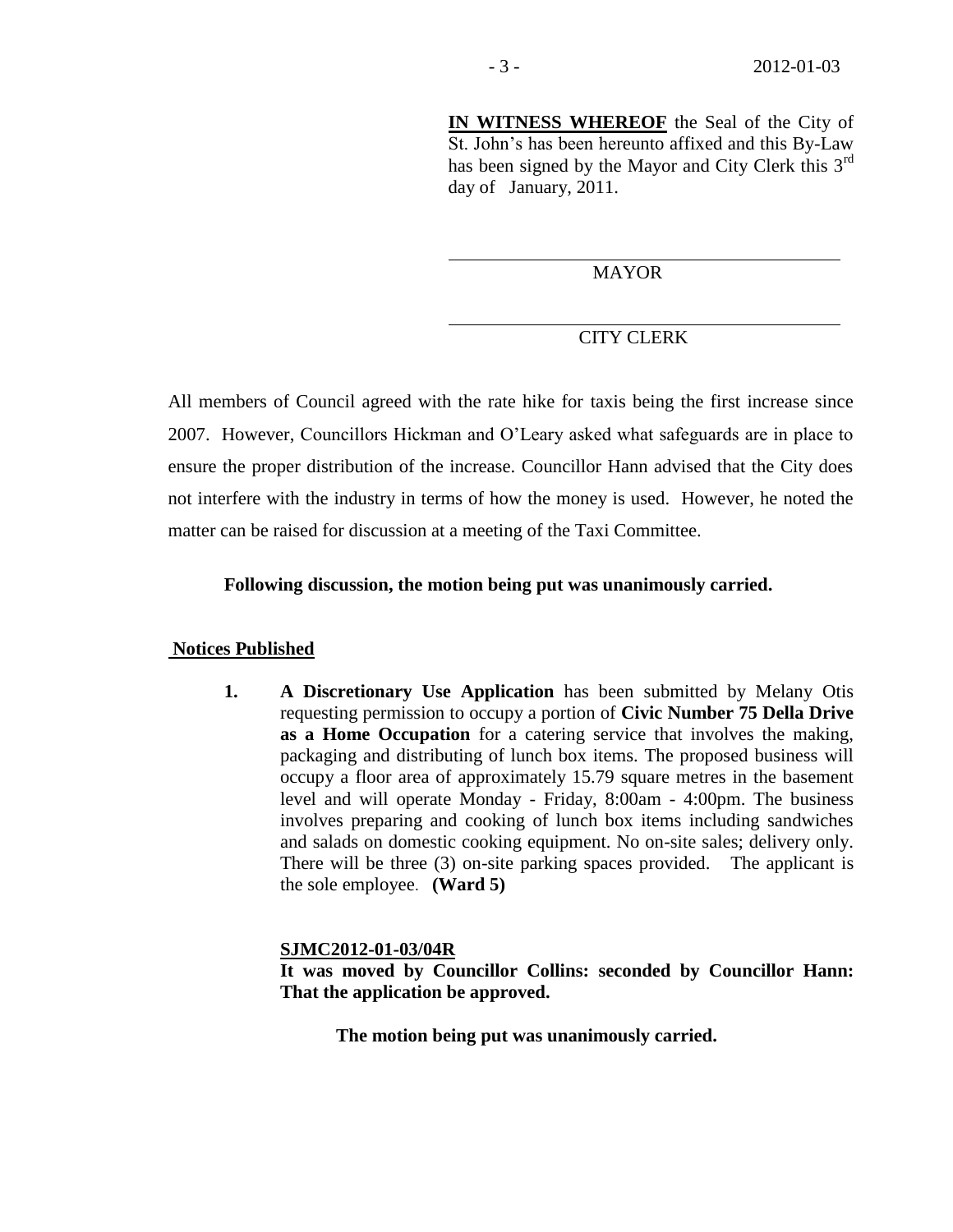# **Committee Reports**

# **Development Committee Report dated December 20th , 2011**

Council considered the following Development Committee Report dated December 20<sup>th</sup>, 2011:

# **RECOMMENDATIONS OF APPROVAL**

1. **Proposed Conversion of First Floor to Residential Unit Applicant: Sheldon Lewis Civic No. 76 Hamilton Avenue/Ward 2 Residential Downtown (RD) Zone**

The Committee recommends that Council reaffirm the approval for the subject application as per the recommendation of the Development Committee.

**2. Establish Building Line for Lots No. 3,4 and 5 Proposed Subdivision – Topsail Road and Shaw Street (Ward 2) Applicant: Wrightland Development Corporation Residential Special (RA) Zone**

The Committee recommends that Council establish a minimum building line of 6 metres for this property in accordance with Section 8.3.1 of these Regulations and approve the application for Wrightland Development Corporation

Robert F. Smart City Manager Chair – Development Committee

# **SJMC2012-01-03/05R**

**It was moved by Councillor Hann; seconded by Councillor Galgay: That the Committee's recommendations be approved.**

**The motion being put was unanimously carried.**

# **Public Works & Environment Standing Committee Report dated December 15, 2011**

Council considered the following Public Works & Environment Standing Committee Report dated December 15, 2011: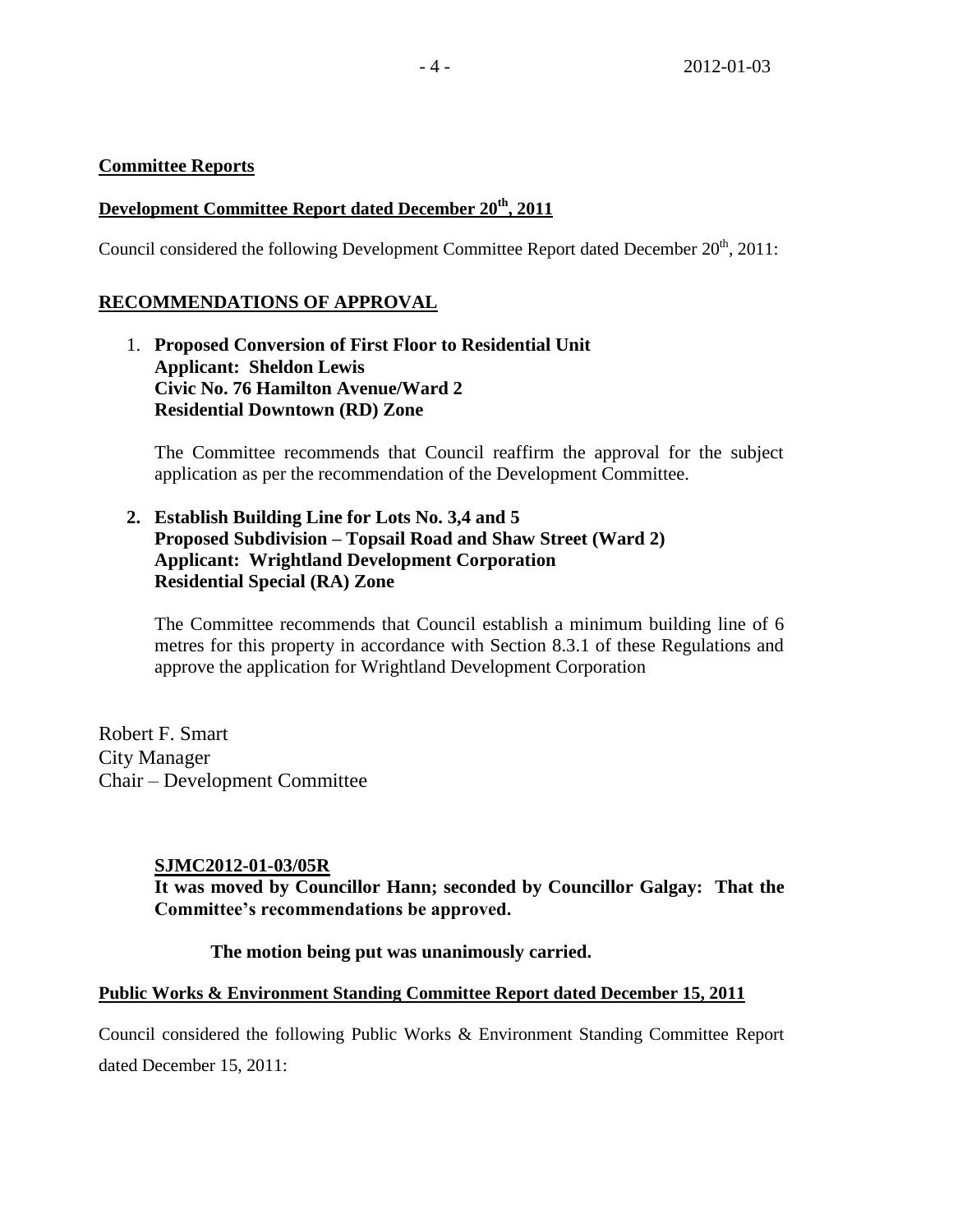Attendees: Councillor Wally Collins, Chairperson Councillor Frank Galgay Councillor Bruce Tilley Councillor Sheilagh O'Leary Councillor Danny Breen Councillor Sandy Hickman Robert Smart, City Manager Paul Mackey, Deputy City Manager & Director of Public Works & Parks Dave Blackmore, Director of Building & Property Management Jason Sinyard, Manager of Waste Management Phil Hiscock, Operations Assistant, Street Brian Head, Operations Assistant, Parks Steve Colford, Operations and Systems Engineer Karen Chafe, Recording Secretary Dave Bartlett, Reporter, The Telegram

# 1. **Snow Clearing – Duffett's Road**

The Committee considered a memorandum dated October 27, 2011 from the Deputy City Manager/Director of Public Works & Parks regarding snow clearing on Duffett's Road which is a City-maintained street located off the TCH opposite Capital Redi Mix. Due to its isolation from other City-maintained streets, the City has a long standing arrangement with one of the residents who lives on the road (Stephen Tucker) to provide snow clearing services for a fee of \$1300 per annum. This amount was set many years ago and warrants review due to increased costs to provide the service.

**The Committee on motion of Councillor Breen; seconded by Councillor O'Leary recommends that as the arrangement for snow clearing Duffett's Road works well and is the most economic arrangement to provide snow clearing service to this isolated street, that Council approve an increase from \$1300 to a negotiated amount of \$2500 per annum.**

# **2. Service Evaluation Survey Results**

The Committee refers for Council's information, the attached service evaluation survey results submitted by the Deputy City Manager/Director of Public Works & Park for the period July – September 2011.

# 3. **Proposed Sidewalk Snow Clearing Enhancement**

The Operations and Systems Engineer conducted a presentation outlining the proposed sidewalk snow clearing enhancement program as a result of the additional funding approved by Council. The following recommendations are outlined by the Deputy City Manager/Director of Public Works & Parks: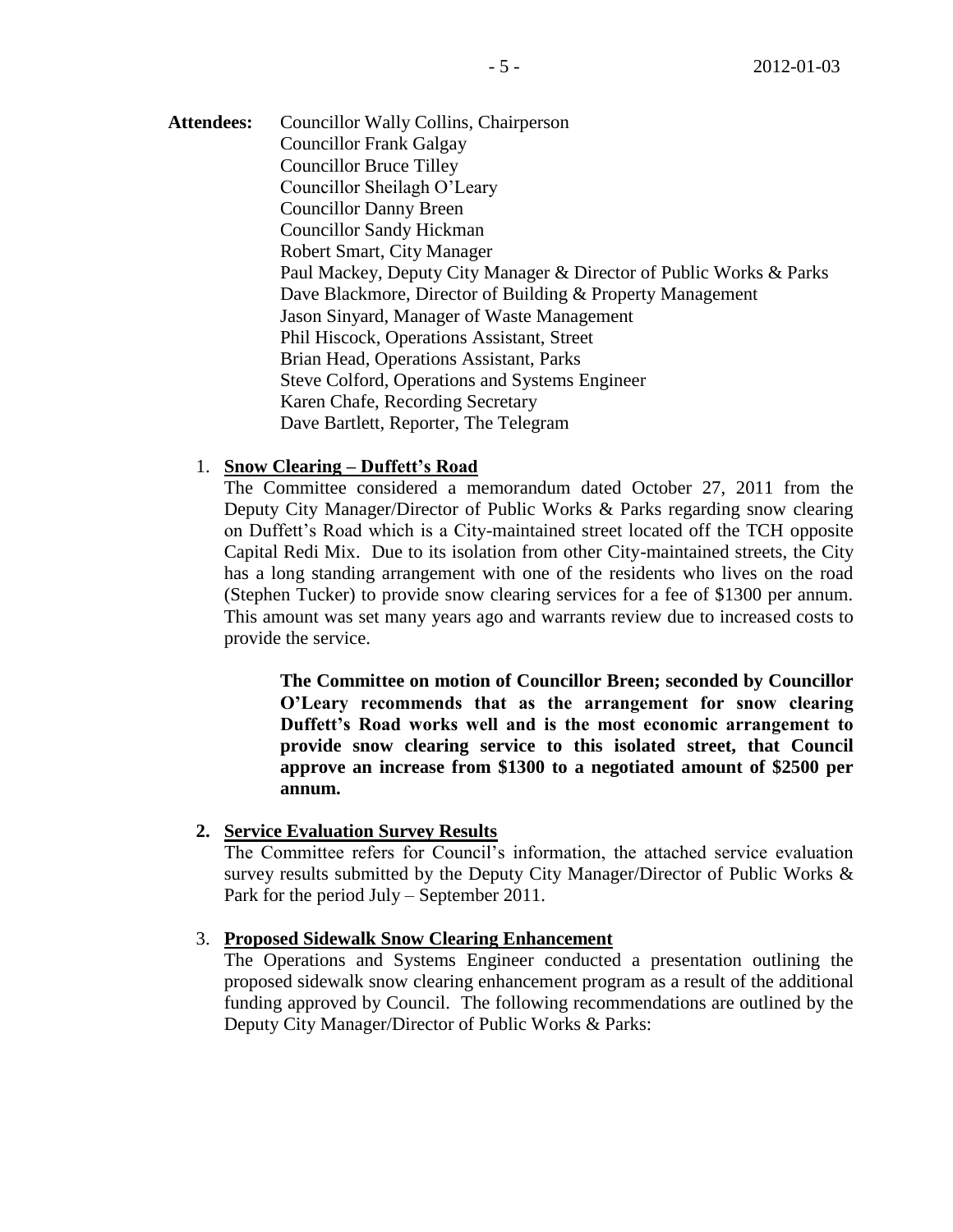- Revise the existing <sup>2</sup> routes to improve the current service level. The current routes are 50 km each in length. It is proposed to shorten each route to approximately 33 km.
- Add new sidewalk segments for a total sidewalk clearing length of 132 km consisting of 4 routes.
- Remove some sidewalk segments which are impractical to maintain or with low pedestrian use.
- Include clearing sidewalk on both sides of streets with very high pedestrian activity.
- Include clearing of some Metrobus stops located on multi-lane streets. It is proposed to add these bus stops to the Parks Division pedestrian walk light push-button clearing routes and to clear them on a low priority basis at the same time as the pedestrian push buttons are cleared on a street.

Additional Resources Required

- <sup>6</sup> Operators (2 new routes <sup>x</sup> <sup>3</sup> shifts) <sup>+</sup> fleet maintenance <sup>+</sup> additional salt @ an estimated additional annual operating budget cost of \$250,000.
- 2 wheeled  $+ 1$  tracked sidewalk plows (2 new routes  $+ 1$  spare machine) @ an estimated one-time total capital cost of \$450,000. Existing spreaders and operators will be utilized for ice control of additional routes.

Reference was made to the importance of citizens and business owners alike being made aware that they should not use sidewalks for snow storage. Staff advised that implementation of the enhanced service will depend on the delivery of the new equipment required which could take place over a 45 – 90 day period.

**The Committee recommends that an overview be conducted at the next regular council meeting (January 9, 2012), followed by a public consultation session to advise the general public of the sidewalk snow clearing enhancements noted above.** 

Councillor Wally Collins Chairperson

### **SJMC2012-01-03/06R**

# **It was moved by Councillor Collins; seconded by Councillor Tilley: That the Committee's recommendations be approved.**

During discussion on snow clearing Councillor O'Leary, on behalf of Independent Living

Resources, asked that previous concerns regarding snow being pushed into blue zone areas,

be referred to the committee for review.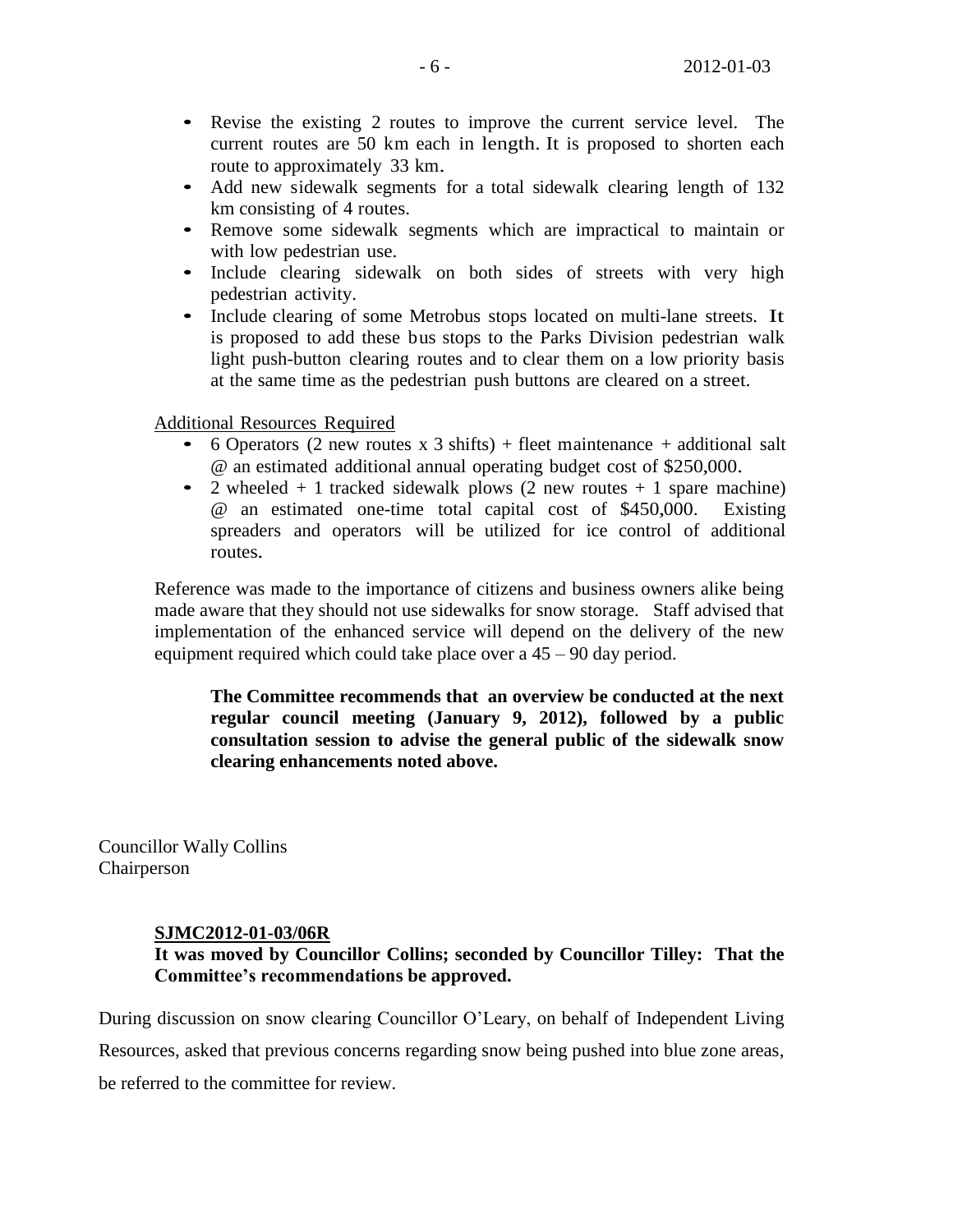## **Following discussion, the motion being put was unanimously carried.**

### **Finance & Administration Standing Committee Report dated December 8, 2011**

Council considered the following Finance & Administration Standing Committee Report dated December 8, 2011:

| In Attendance: | Councillor Danny Breen, Chairperson                            |
|----------------|----------------------------------------------------------------|
|                | Deputy Mayor Shannie Duff                                      |
|                | Councillor Sheilagh O'Leary                                    |
|                | <b>Councillor Frank Galgay</b>                                 |
|                | <b>Councillor Bruce Tilley</b>                                 |
|                | <b>Councillor Debbie Hanlon</b>                                |
|                | <b>Councillor Gerry Colbert</b>                                |
|                | Mr. Bob Smart, City Manager                                    |
|                | Mr. Bob Bishop, Director of Finance & City Treasurer           |
|                | Mr. Paul Mackey, Director – Public Works and Parks/Deputy City |
|                | Manager                                                        |
|                | Mr. Dave Blackmore, Director of Building & Property Management |
|                | Ms. Jill Brewer, Director of Recreation                        |
|                | Mr. Sean Janes, Auditor I                                      |
|                | Ms. Jennifer Mills, Communications Officer                     |
|                | Ms. Maureen Harvey, Recording Secretary                        |
|                |                                                                |

### **Delegations**

a. Delegation from select art galleries in the City

The Committee met with a delegation from the art galleries who graciously provided an update on the role of the art galleries particularly as it related to the City's art procurement program.

They highlighted the following functions:

- To provide recognition and promotion of the emerging talent of artists both locally and nationally.
- To provide insurance, framing and shipping of art on behalf of artists.
- To display and advertise the work of artists.
- $\bullet$ To source out potential buyers
- b. Delegation from the East Coast Trail Association

The Committee met with representatives of the East Coast Trail Association who made a presentation requesting the City's continued participation in the 2012 Trail Maintenance Program. The Committee recognized the benefit of the East Coast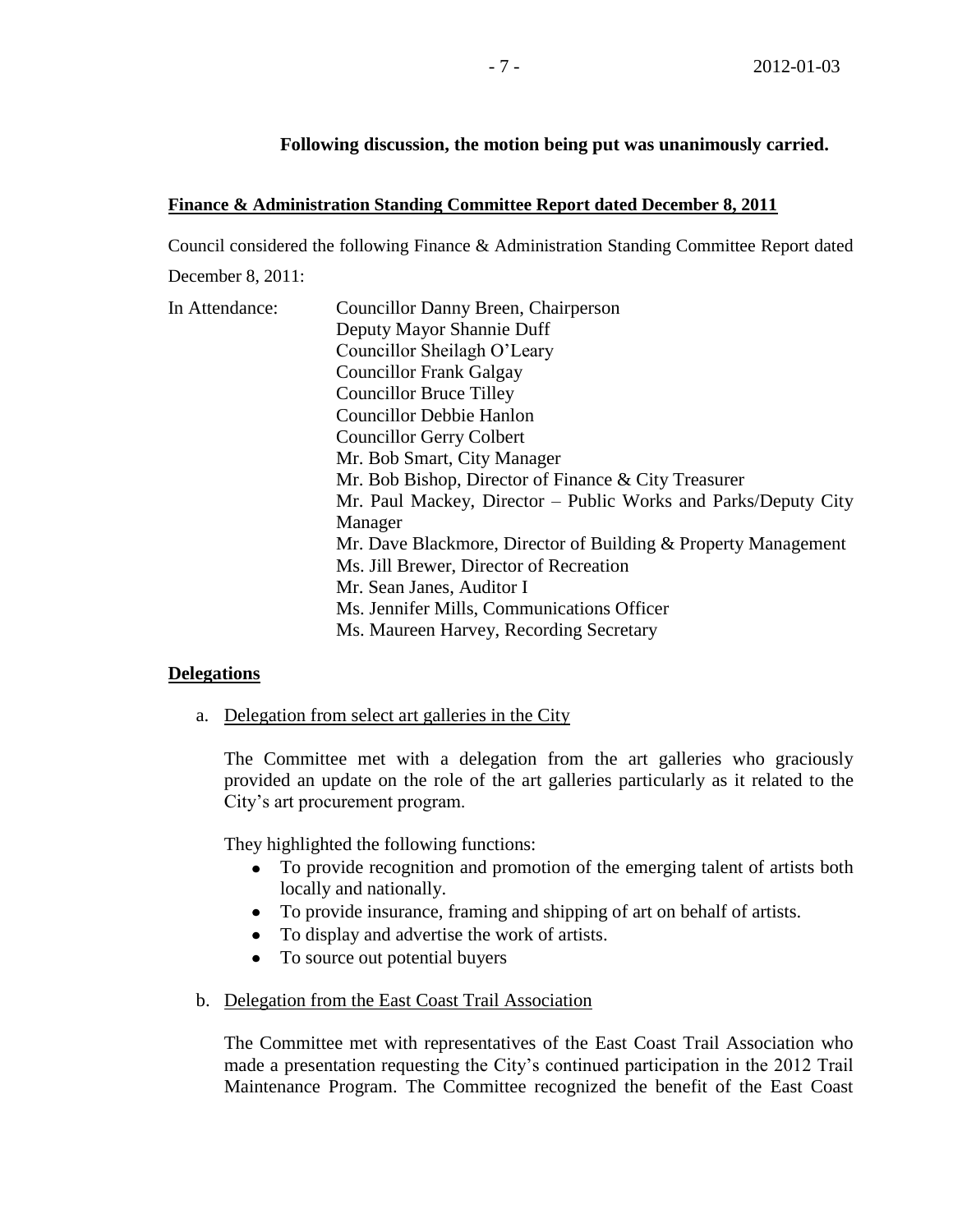Trail and the work that the Association is doing to keep the trail in in superior condition.

Recognizing the need for a long-term sustainable funding base, the Committee suggested the Association submit a proposal for funding beyond an annual basis as it would more likely give more leverage when applying to other levels of Government and municipalities for funding.

The request for funding is being considered under the Community Grants Program.

# **Review of 311 Call Centre**

The Committee discussed the effectiveness of the 311 Call Centre, particularly at times, such as snow storms, when the number of calls to the centre are well beyond the norm. The Committee mandated staff to identify backup/overload system that would result in an appropriate and timely response for residents.

# **Media Policy**

The Committee considered a Media Relations Policy, the purpose of which is to establish guidelines for the interactions between media and designated City staff on behalf of the City and its departments to ensure residents are informed of City initiatives, programs and policies.

# **The Committee recommends approval of the Media Relations Policy.**

# Purpose

To establish guidelines for the interactions between media and designated City staff on behalf of the City and its departments to ensure residents are informed of City initiatives, programs and policies.

### Policy Statement

It is in the best interest of the City to work with media to further enhance communications with various stakeholder individuals and groups in support of City goals and objectives. In that the City wishes to inform residents, businesses and visitors by engaging in pro-active communications, City staff should make every effort to respond in an efficient manner to media inquiries. To that end, the City will provide information to media and interact with media in conformity with the following guidelines:

# 1. General

a) The first point of contact for media interested in acquiring information or speaking with staff will be the Communications Division of the Department of Corporate Services, as designated by the Director of Corporate Services ultimately reporting to the City Manager.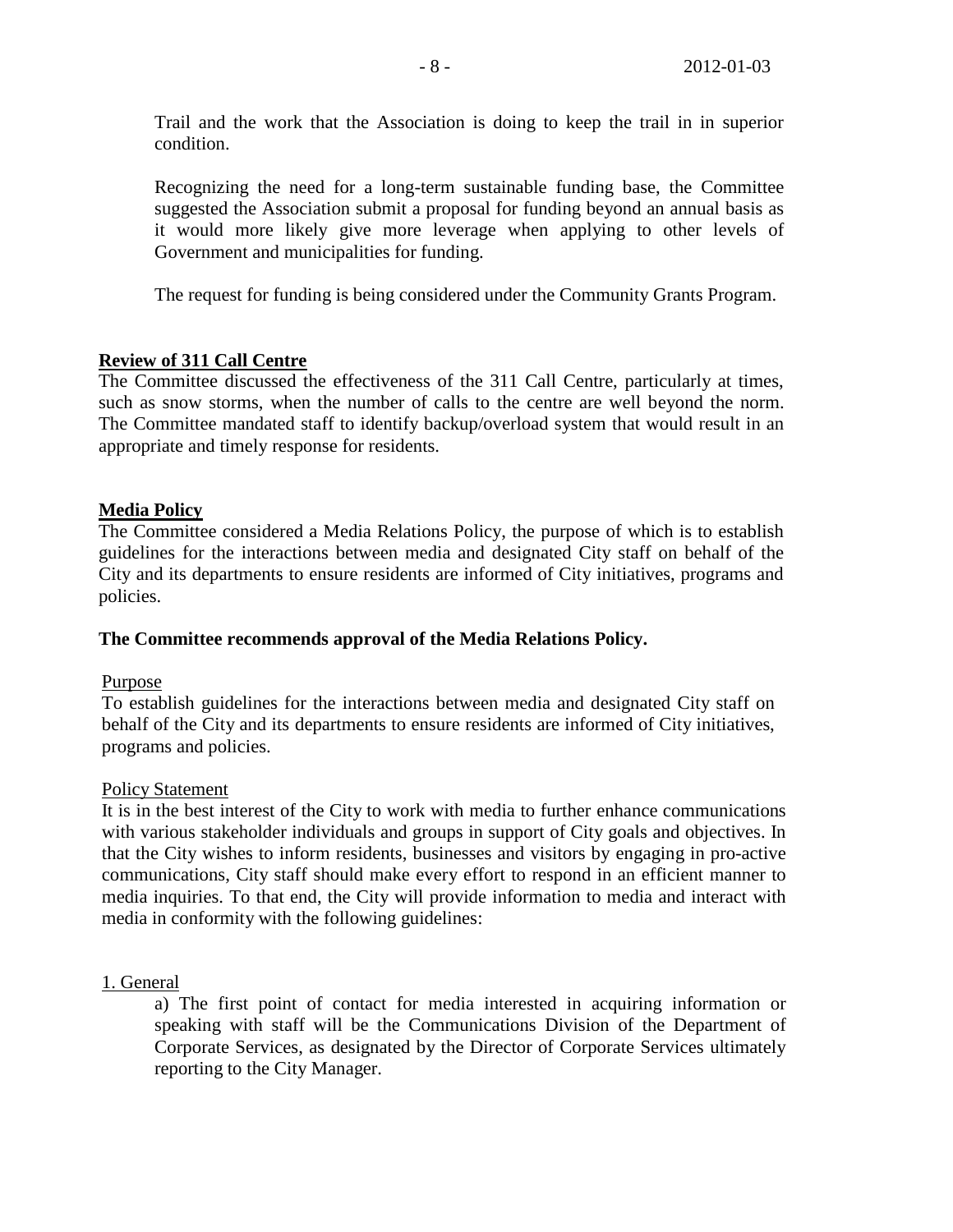b) Unless otherwise authorized, the City's spokespersons are:

I. Mayor and City Council members

II. Committee Chairs (City Council Members and/or External Chairs)

III. City Manager, or in his absence Deputy City Managers

IV. Communications Division of the Department of Corporate Services – for the purpose of providing information and facilitating interviews, not speaking on behalf of the City

V. All staff must receive authorization through the Communications Division before speaking to media

VI. The Director of Public Works and Parks is authorized to speak on summer/winter street maintenance issues

VII. The Fire Chief, Deputy Fire Chiefs and their designates are authorized to speak on fire, safety and emergency issues as related to the St. John's Regional Fire Department

c) All media inquiries received by City staff other than those listed above should be referred immediately to the Communications Division of the Department of Corporate Services. Staff shall also inform the Director of their Department. Staff should ask any media for their name, contact information, reason for calling and their deadline to help facilitate a timely response.

d) Wherever possible and appropriate, content provided to media (i.e. media releases) will also be posted to the City's website and the City's social media sites for the information of residents, businesses and visitors.

e) Where the nature of the issue warrants, the Communications Division of the Department of Corporate Services will liaison with the City Manager and/or appropriate Departmental Director to develop key messages to ensure a timely and accurate response on behalf of the City.

f) All media interaction will conform with provincial legislation and, in particular, The Access to Information and Protection of Privacy Act.

2. Emergency Information

a) In the event of an emergency necessitating the activation of the City's Emergency Operations Centre (EOC) the City's Communications Officer will be responsible for providing timely updates to media as per the City's Emergency Plan.

### 3. Public Meetings

a) Staff who are attending public meetings for the purpose of providing information to residents, businesses and visitors may speak to media subsequently at the conclusion of the public meeting to clarify any questions media may have at the time, but should ask not to be quoted as a City spokesperson.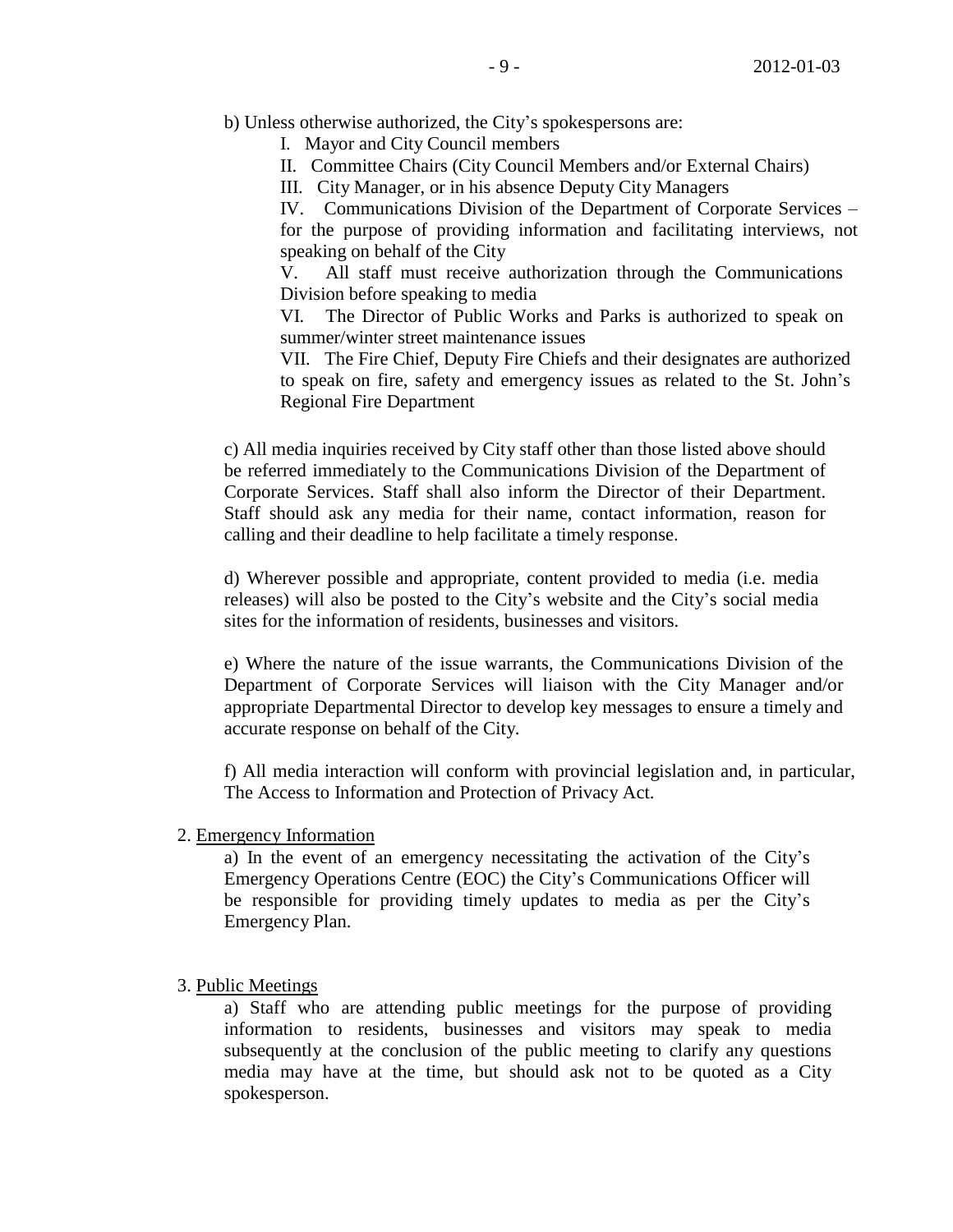# 4. Volunteers

a) Volunteers who work with the City of St. John's are asked to please adhere to the same media procedure as staff and if approached by media are requested to submit the request to their supervisor who will handle the request with the Communications Division of the Department of Corporate Services. Volunteers approached by media to give a personal opinion outside of their volunteer duties are requested to remove any identification they may have identifying them as working with the City of St. John's before speaking to media.

# 5. City Initiated Contact

a) Proactive media contact will be initiated through the Communications Division of the Department of Corporate Services. This includes issuing media advisories and releases on behalf of the City. Departments interested in seeking publicity for events or activities should coordinate with the Communications Division of the Department of Corporate Services as soon as possible to ensure the best coverage of their event/activity.

# 6. Personal Media Contact

a) Employees who choose to speak to media and/or write letters to the editor must be

clear that they are not speaking on behalf of the City and are providing their own personal point of view if identifying themselves as a City employee in any correspondence or interview. Employees who have received approval to speak with media should identify themselves to media as an official City spokesperson.

7. Other

a) T.B.D.

# **Requests for Financial Support and Sponsorships**

The Committee considered a memorandum from the Acting City Clerk outlining requests from the following groups/organizations under the City's policy for Conference Sponsorship:

- 1. Atlantic Book Awards Request for the City to provide funding in support the 2012 Atlantic book Awards and associated events to be held in St. John's, May 2012. It is estimated that there will be 100 visiting delegates. A memorandum from the Director of Economic Development, Tourism and Culture is attached supporting the recommendation of a financial contribution in the amount of \$2,500.
- 2. Newfoundland & Labrador Association of Healthcare Auxiliaries Request for the City to provide funding in support of the Annual Convention of CAHA in St. John's from May 18-20, 2012. It is estimated there will be 150 delegates from across Canada.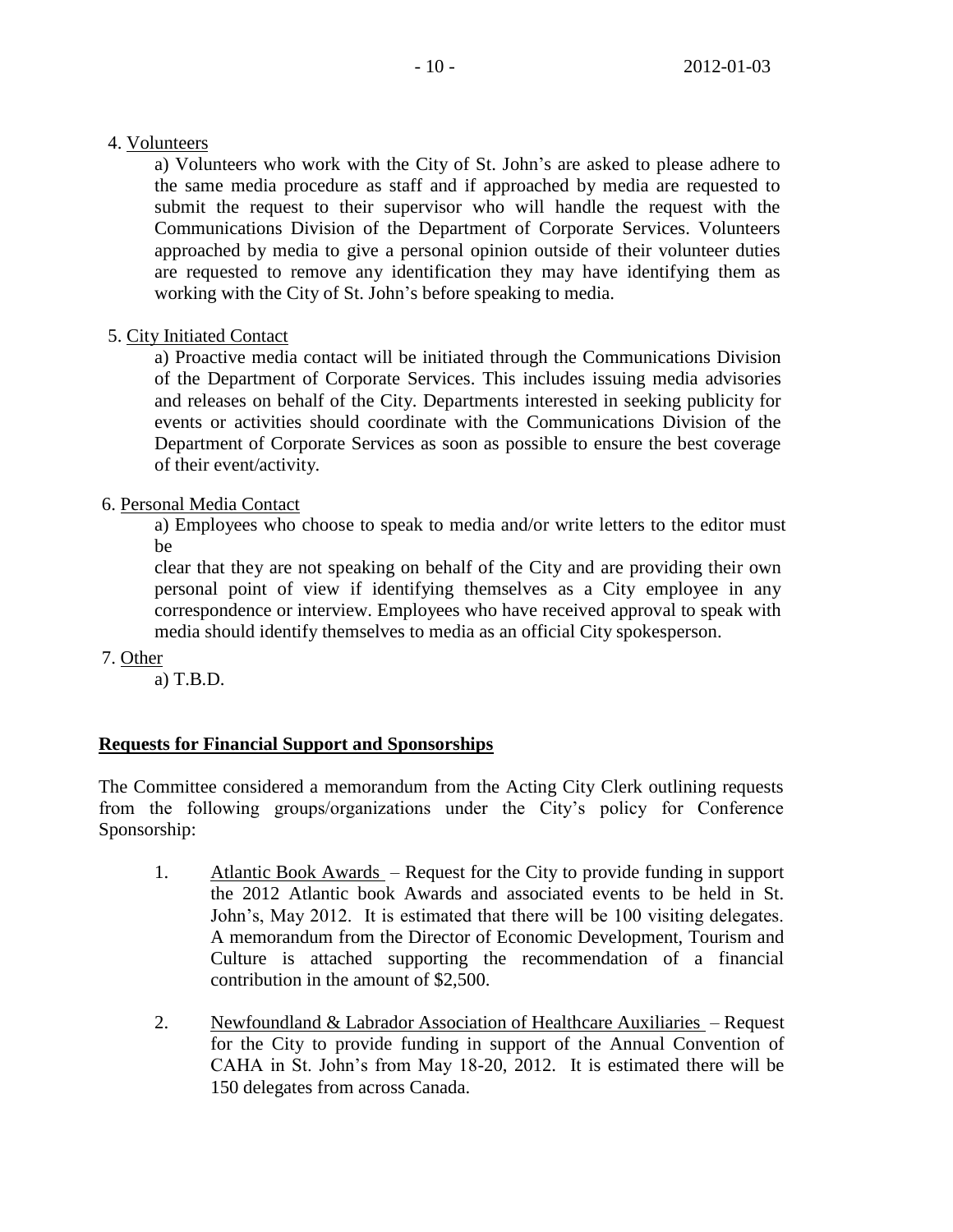- 3. Equine Canada Request for the City to provide funding to support the 2012 Equine Canada Annual Convention being held in St. John's February 1-6, 2012/ It is estimated there will be over 200 delegates and attendees, a large majority of which will be originating from all ten provinces and two territories.
- 4. Bannerman Park Foundation Request for the City to provide funding for "Christmas in Bannerman Park to be held on December 11, 2011. The event is part of the process of raising awareness and support of the restoration work for Bannerman Park. It is estimated that there will be 800 – 1,000 people attending. It was noted that this request is for in-kind support in the insurance from the City and as such there is no exchange of funds required.
- 5. Kiwanis Music Festival Request for the City to continue funding in the amount of \$2,500 for the City's Award in the Kiwanis Music Festival scheduled to take place between February  $19<sup>th</sup>$  and March 1, 2012.
- 6. Royal Canadian Academy of Arts Request for the City to provide funding in support of their Annual General Assembly from May 24-27, 2012. It is anticipated there will be at least 80 members from across Canada attending.

### **The Committee recommends the following contributions in accordance with Policy No. 04-09-02:**

| 1. | <b>Atlantic Book Awards</b>                     | \$2,500 |
|----|-------------------------------------------------|---------|
| 2. | <b>NL Association of Healthcare Auxiliaries</b> | \$500   |
| 3. | <b>Equine Canada</b>                            | \$750   |
| 4. | <b>Kiwanis Music Festival</b>                   | \$2,500 |
| 5. | <b>Royal Canadian Academy of Arts</b>           | \$500   |

# **Request from the Festival of Architecture for the City's Participation in the 2012 Festival of Architecture\_\_\_\_\_\_\_\_\_\_\_\_\_\_\_\_\_\_\_\_\_\_\_\_\_\_\_\_\_\_\_\_\_\_\_\_\_\_\_\_\_\_\_\_\_\_\_\_\_\_\_\_\_**

The Committee considered a request from the Festival of Architecture for funding in the amount of \$2,500 to help host the 2012 Festival of Architecture in St. John's on June 12- 16th, 2012.

**The Committee recommends that the City contribute an amount of \$2,500 to the Festival of Architecture toward the 2012 Festival of Architecture scheduled to be held in St. John's in June 2012.**

Councillor Danny Breen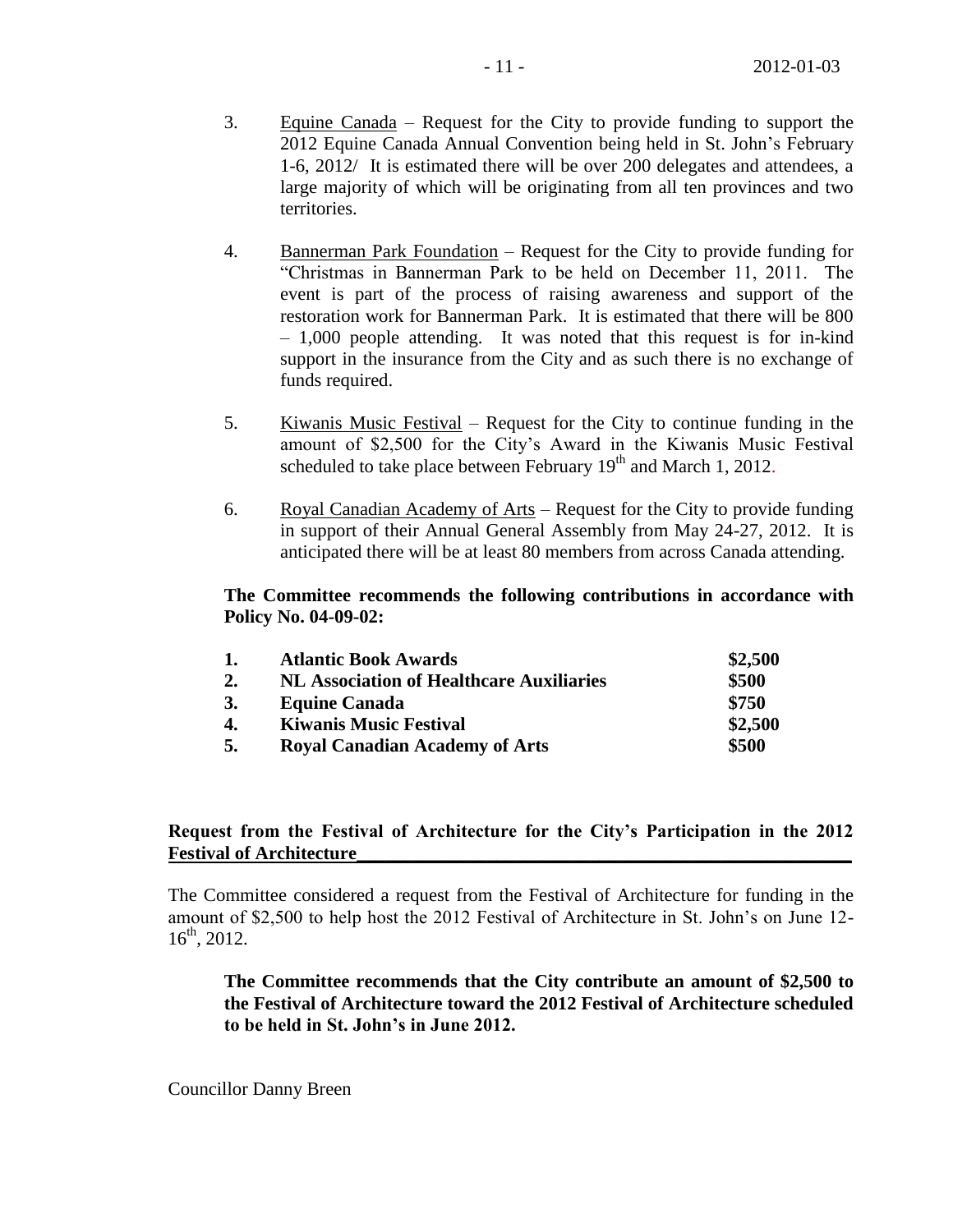Chairperson

**SJMC2012-01-03/07R**

**It was moved by Councillor Breen; seconded by Deputy Mayor Duff: That the Committee's recommendations be approved.**

**The motion being put was unanimously carried.**

# **Planning & Housing Standing Committee Report dated December 14, 2011**

Council considered the following Planning & Housing Standing Committee Report dated December 14, 2011:

| In Attendance: | Councillor Tom Hann, Chairperson                                |
|----------------|-----------------------------------------------------------------|
|                | Councillor Sheilagh O'Leary (out at 1:00 p.m.)                  |
|                | <b>Councillor Bruce Tilley</b>                                  |
|                | <b>Councillor Danny Breen</b>                                   |
|                | Councillor Sandy Hickman (12:15 p.m.)                           |
|                | Mr. Bob Smart, City Manager                                     |
|                | Mr. Cliff Johnston, Director of Planning                        |
|                | Mr. Walt Mills, Director of Engineering $(1:10 \text{ p.m})$    |
|                | Mr. Dave Blackmore, Director – Building and Property Management |
|                | Mr. Robin King, Transportation Engineer (1:10 p.m.)             |
|                | Mr. Ken O'Brien, Manager of Planning & Information              |
|                | Mr. Joe Sampson, Manager of Development                         |
|                | Mr. Sylvester Crocker, Manager – Technical Services             |
|                | Ms. Lindsay Lyghtle Brushett - Planner                          |
|                | Ms. Maureen Harvey, Recording Secretary                         |

Also in attendance were Mr. Dave Bartlett with The Telegram and Mr. Craig Ennis with the St. John's Board of Trade.

a. Report dated December 9, 2011 from the Manager of Technical Services – Department of Building and Property Management re: 17 Glenridge Crescent (Ward 2)

It was noted in the report that the work completed at 17 Glenridge Crescent does not negatively impact the adjacent property and was completed in keeping with the applicable City regulations and requirements.

**On a motion by Councillor Danny Breen; seconded by Councillor Bruce Tilley, the Committee accepted the report provided by the Department of Building**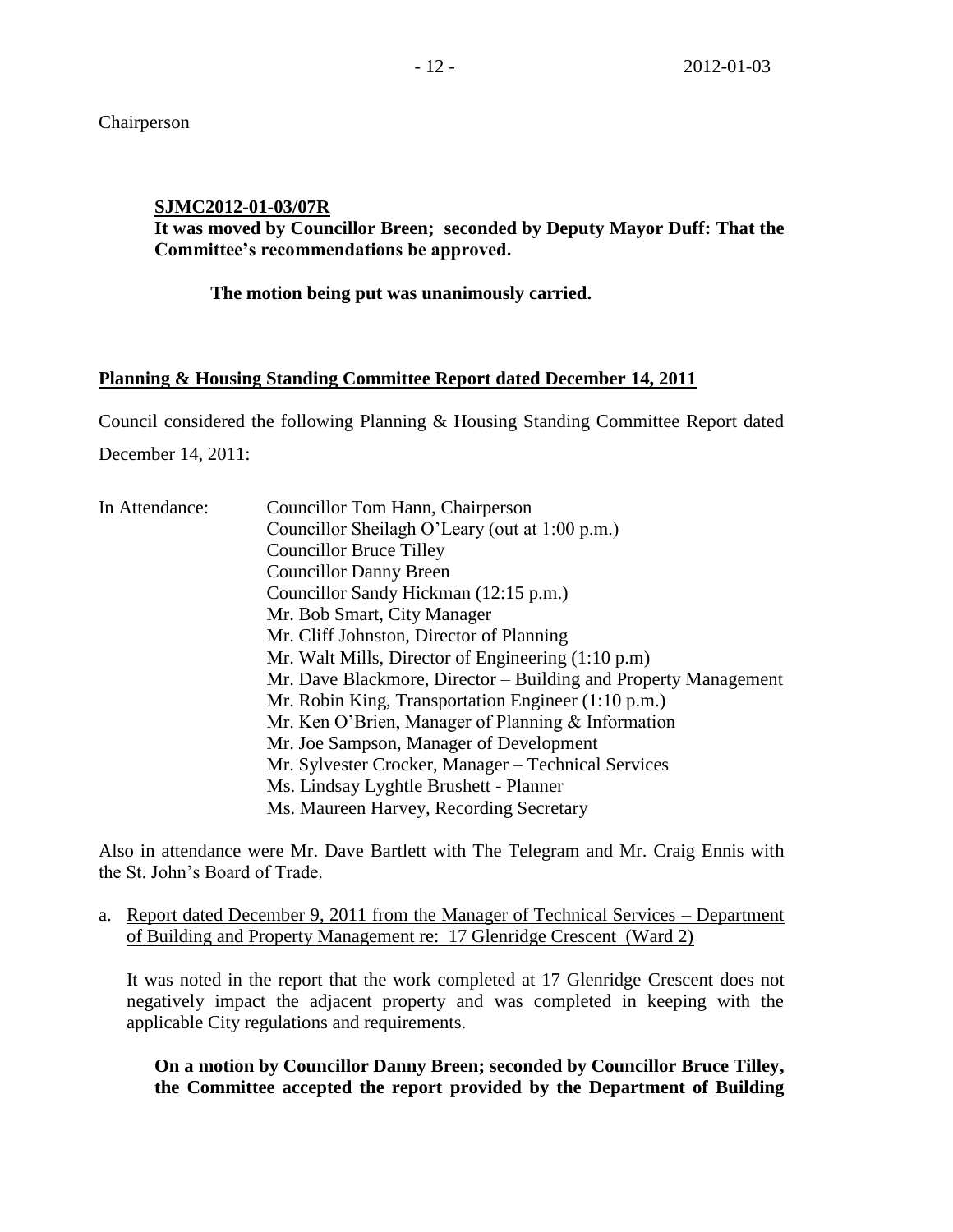# **and Property Management regarding 17 Glenridge Crescent and agreed that a copy of the staff report be referred to the resident of 15 Glenridge Crescent.**

b. Memorandum dated November 17, 2011 from the Manager of Technical Services – Department of Building and Property Management re: alteration of finished grades for existing residential properties

The Committee considered the memorandum dated November 17, 2011 from the Department of Building and Property Management regarding alteration of finished grades for existing residential properties.

> **The Committee agreed to endorse the recommendation that the status quo remain and that all applications received for the alteration of grades for existing residential properties be reviewed on an individual basis by the Department of Building and Property Management.**

c. Re: Council Directive 2011-10-03/8 Proposed Standards for Drive Thru Operations

The Committee considered a memorandum from the Director of Planning dated December 12, 2011 regarding proposed standards for drive-thru operations.

> **The Committee agreed that the Departments of Planning and Engineering, in consultation with the Legal Department, would finalize the drafting of the proposed amendments to the St. John's Development Regulations to introduce standards for drive-thru operations. It was further agreed that upon completion of the drafting of the amendments, that these amendments be referred to a public meeting to be chaired by a member of Council.**

# d. Re: Council Directive 2011-11-21/17 Advisory Group for the Review of the St. John's Municipal Plan

The Committee considered a memorandum from the Director of Planning regarding the proposed composition of the Advisory Group for the review of the Municipal Plan.

> **The Committee agreed with the proposed membership list for the Advisory Group with the following amendments: the number of General Citizens be reduced from 3 to 2 and that the "Happy City" group be invited to sit on the Committee. The Committee agreed that staff now proceed to contact the various noted groups to invite their participation on the Advisory Committee.**

As part of the discussion on the Municipal Plan Review Advisory Committee, staff provided an update on a proposed framework for the kickoff public event of the Municipal Plan Review - the Mayor's Symposium which is scheduled to be held on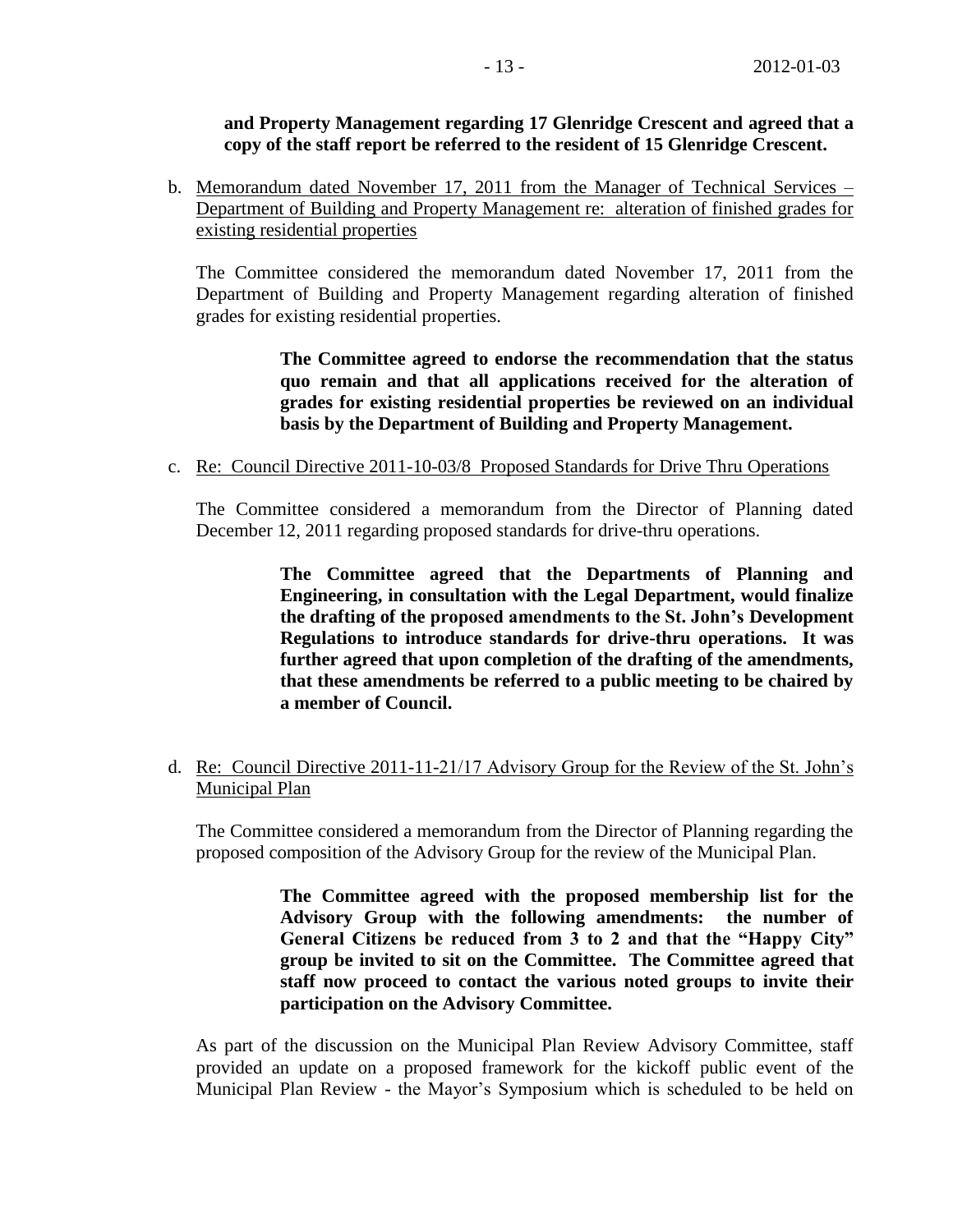Saturday, February 25, 2012 at St. John's City Hall. Further details on this Symposium will be brought forward early in the new year.

> **The Committee agreed that the Rural Secretariat Agency of the Provincial Government be asked to assist in the organization and facilitation of the Mayor's Symposium which is the kickoff public event for the St. John's Municipal Plan Review.**

## **NEW BUSINESS**

a. Proposed Fixed Meeting Schedule – meetings of Planning and Housing Committee

The Committee considered a memorandum from the Director of Planning dated December 8, 2011 requesting consideration of a fixed meeting schedule for 2012.

> **The Committee agreed that regular Planning and Housing Committee meetings would be held at Noon on the third Tuesday of each month, beginning in January 2012.**

b. Council Directive R2011-12-05/20 re: Response from the Provincial Election Candidates to letter about affordable housing

> **It was agreed that the Director of Building and Property Management provide an update for the Committee early in the New Year on the current status of the City's non-profit housing projects and programs.**

c. Membership on the St. John's Transportation Commission

**The Committee agreed, on a motion by Councillor Bruce Tilley; seconded by Councillor Danny Breen that Ms. Judy Powell, Manager of Metrobus be invited to participate in all future meetings of the Planning and Housing Committee.** 

d. Council Directive R2011-11-28/10 - Public Hearing re: Battery Area Development

**The Committee agreed as per the recommendation from the Director of Planning that the public meeting on the additional work on the Battery Area that was prepared for the City by PHB Group Architects earlier this year, be deferred until February 15, 2012 when the consultant is available to attend the public meeting.**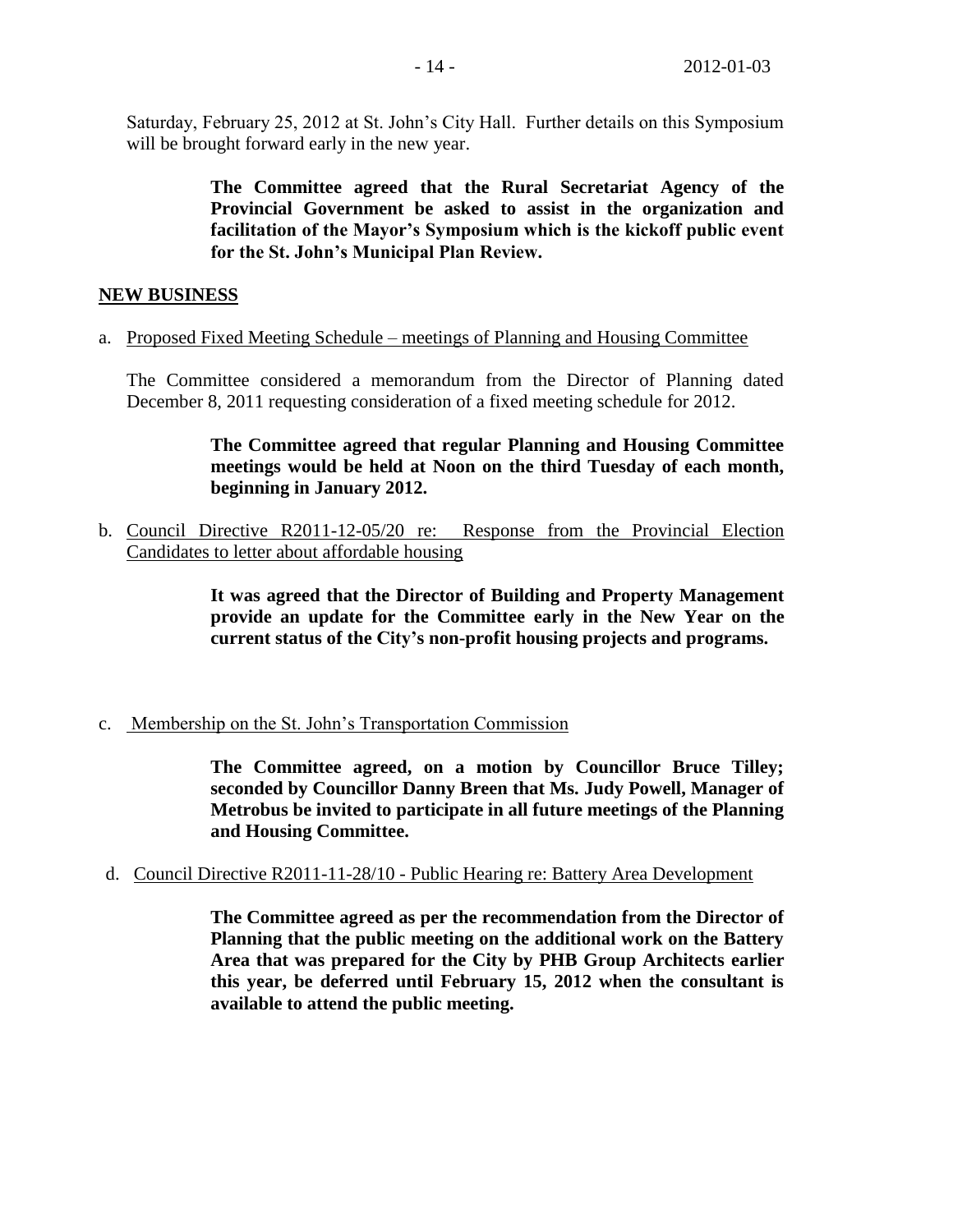Councillor Tom Hann

# **SJMC2012-01-03/08R**

**It was moved by Councillor Hann; seconded by Councillor O'Leary: That the Committee's recommendations be approved.**

# **The motion being put was unanimously carried.**

## **Development Permits List**

Council considered as information the following Development Permits List for the period

of December 9 to 29, 2011:

### **DEVELOPMENT PERMITS LIST DEPARTMENT OF PLANNING FOR THE PERIOD OF December 9, 2011 TO December 29, 2011**

| Code       | Applicant                                | Application                                                  | Location                              | Ward | <b>Development</b><br>Officer's Decision | Date     |
|------------|------------------------------------------|--------------------------------------------------------------|---------------------------------------|------|------------------------------------------|----------|
| <b>RES</b> | Jeff McGrath                             | <b>Building Lot</b>                                          | 142 Donovan's Road                    | 5    | Approved                                 | 11-12-21 |
| <b>COM</b> | Gary Lane                                | Office<br>Home<br><b>Business Consultant</b>                 | 19 Dunlea Street                      |      | Approved                                 | 11-12-21 |
| <b>RES</b> | Elizabeth<br>English                     | <b>Building Lot</b>                                          | 350 Blackhead Road                    | 5    | Approved                                 | 11-12-21 |
| <b>RES</b> | <b>Gerard White</b>                      | Demolition & Rebuild<br>Single<br>Detached<br>οf<br>Dwelling | 675 Main Road                         | 5    | Approved                                 | 11-12-21 |
| <b>RES</b> | Wrightland<br>Development<br>Corporation | Building Lot 9 only                                          | Road/Shaw<br>Topsail<br><b>Street</b> | 2    | Approved                                 | 11-12-22 |
|            |                                          |                                                              |                                       |      |                                          |          |

| $\star$      | Code Classification:<br><b>RES</b> - Residential<br><b>COM - Commercial</b><br>AG<br>- Agriculture<br>OТ<br>- Other                                                                                                       | <b>INST</b><br><b>IND</b> | - Institutional<br>- Industrial |
|--------------|---------------------------------------------------------------------------------------------------------------------------------------------------------------------------------------------------------------------------|---------------------------|---------------------------------|
| $\star\star$ | This list is issued for information purposes only. Applicants have been advised in<br>writing of the Development Officer's decision and of their right to appeal any decision<br>to the St. John's Local Board of Appeal. |                           |                                 |

**Gerard Doran Development Officer Department of Planning**

**Building Permits List**

# **SJMC2012-01-03/09R**

**It was decided on motion of Councillor Tilley; seconded by Councillor Collins:**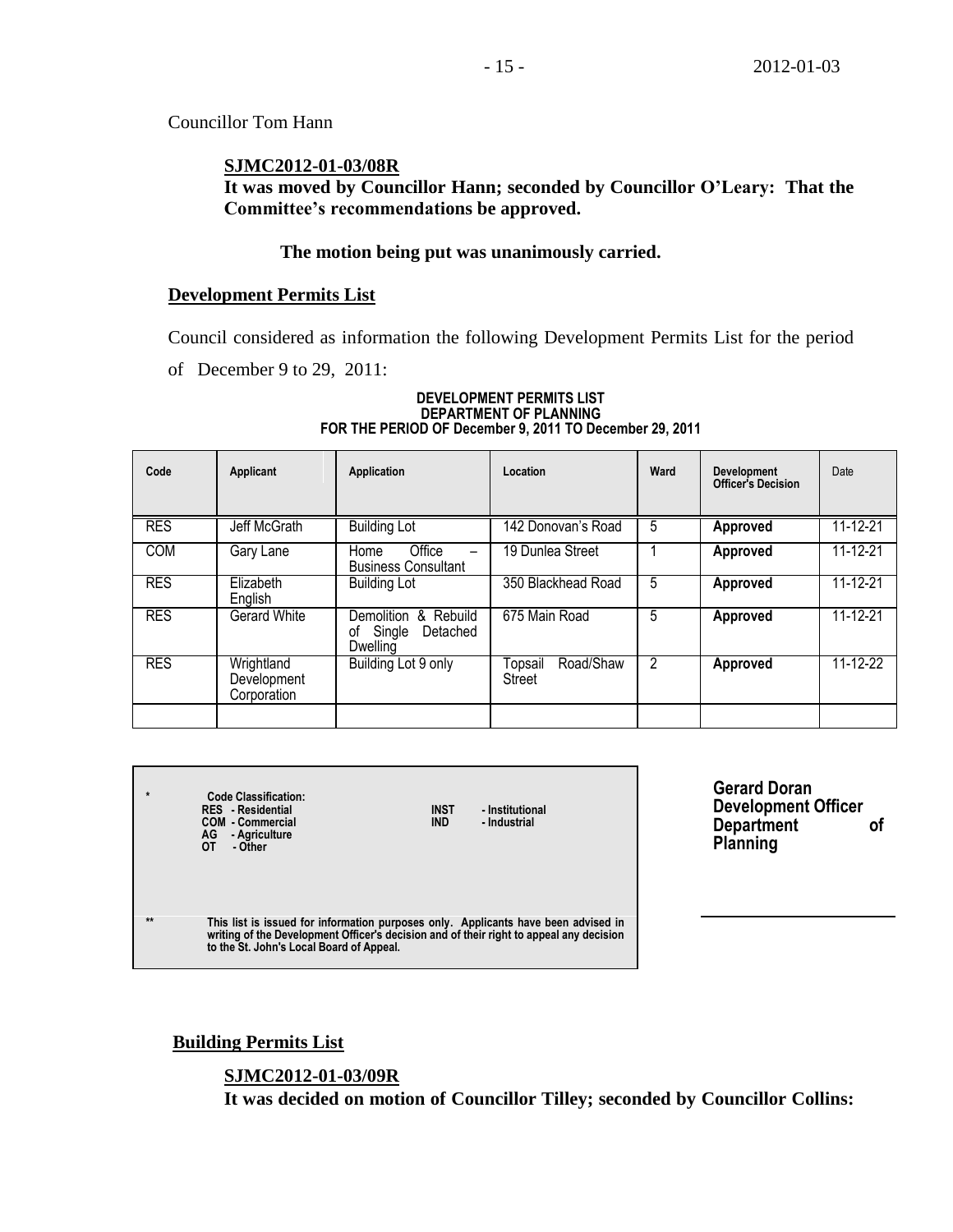### **That the recommendation of the Director of Building and Property Management with respect to the following Building Permits List be approved:**

2011/12/27

```
Permits List
```
#### **CLASS: COMMERCIAL**

WASIM RAUF **277 BAY BULLS RD** CO RETAIL STORE A.C.E LIQUIDATORS 313 KENMOUNT RD CO RETAIL STORE HAPPY FIREWORKS 515 KENMOUNT RD CO RETAIL STORE PAUL TRACEY 11 MAJOR'S PATH CO RETAIL STORE NLCSA 57 OLD PENNYWELL RD, UNIT E CO OFFICE PAUL TRACEY 20 ROPEWALK LANE CO RETAIL STORE GEORGE XIDOS 673 TOPSAIL RD CO OFFICE GAYLYNNE LAMBERT 151 WATER ST - ASIAN VARIETY CO RETAIL STORE PAUL TRACEY **120 CONTROLLER SEE ASSESSED AT A SET ALL STORE AND RETAIL STORE** SONCO PARKING  $1$  CLIFT'S - BAIRD'S COVE RN PARKING LOT 53653 NEWFOUNDLAND AND 40 ABERDEEN AVE MS OFFICE RANDY DAWE PHOTOGRAPHY 40 ABERDEEN AVE MS RETAIL STORE U-WEIGHT LOSS 6 16A ABERDEEN AVE MS CLINIC ISLAND FURNITURE ASSOCIATION 50 ABERDEEN AVE MS RETAIL STORE BOMBAY & COMPANY INC. 56A ABERDEEN AVE MS RETAIL STORE SMART SET 79B ABERDEEN AVE MS RETAIL STORE PETS UNLIMITED **89 ABERDEEN AVE MS RETAIL STORE** COWANS OPTICAL **31 AIRPORT RD** SN SERVICE SHOP ROYAL CANADIAN LEGION 57 BLACKMARSH RD MS PLACE OF ASSEMBLY MARIE'S MINI MART 44 CROSBIE RD MS CONVENIENCE STORE A1 AUTOMOTIVE LIMITED 395 EAST WHITE HILLS RD MS COMMERCIAL GARAGE SMART KIDZ 10 ELIZABETH AVE MS RETAIL STORE MARIES MINI MART 197 ELIZABETH AVE MS RETAIL STORE DICKS AND COMPANY LIMITED 385 EMPIRE AVE MS OFFICE CIRCLE K - IRVING 32 FRECKER DR MS SERVICE STATION KENNY HOLDINGS LIMITED 324 FRECKER DR MARIES MS CONVENIENCE STORE ROMAR ENTERPRISES LIMITED 11 HALLETT CRES FEDEX SN WAREHOUSE JUMBO VIDEO 12-20 HIGHLAND DR MS RETAIL STORE PENNEY'S UNISEX 12-20 HIGHLAND DR MS SERVICE SHOP KELSEY DRIVE PIZZA COMPANY 35 KELSEY DR MS RESTAURANT PETS UNLIMITED **39 KELSEY DR** MS RETAIL STORE KIDDIE KOBBLER 1999 SOMET SOMET SOMET HET STORE HET STORE STORE STORE STORE STORE STORE STORE STORE STORE STORE OXFORD MORTGAGE CONSULTING 58 KENMOUNT RD 60 MS OFFICE CAPITAL SUBARU 150 KENMOUNT RD MS CAR SALES LOT COHEN'S HOME FURNISHINGS 81 KENMOUNT RD 68 MS RETAIL STORE COHEN'S HOME FURNISHINGS 81 KENMOUNT RD 68 MS RETAIL STORE ATHOME FURNISHINGS 193 KENMOUNT RD MS RETAIL STORE FURNITURE AND MATTRESS 323 KENMOUNT RD MS RETAIL STORE CAPITAL PRE OWNED 461 KENMOUNT RD SN CAR SALES LOT HAPPY'S FIREWORKS 515 KENMOUNT RD MS RETAIL STORE DESLAVA SPA 147 LEMARCHANT RD MS SERVICE SHOP ALEX FOLEY ACADEMY 484 MAIN RD MS CLUB GRAYBAR CANADA 3 MULLALY ST SN OFFICE MAX ATHLETICS 6 134 NEW COVE RD 6 20 MS CLUB PIZZA EXPERTS 446 NEWFOUNDLAND DR MS RESTAURANT PETER'S PIZZA 22 O'LEARY AVE MS RESTAURANT RONA 60 O'LEARY AVE MS RETAIL STORE HICKMAN MOTORS LIMITED 20 PEET ST MS CAR SALES LOT EASTERN PROPANE 29-31 PIPPY PL MS OFFICE MARIE'S MINI MART 40 AIRPORT HEIGHTS DR MS CONVENIENCE STORE ROCK, PAPER, SCISSORS INC. 279 PORTUGAL COVE RD MS RETAIL STORE ACTION PHYSIOTHERAPY 279 PORTUGAL COVE RD MS CLINIC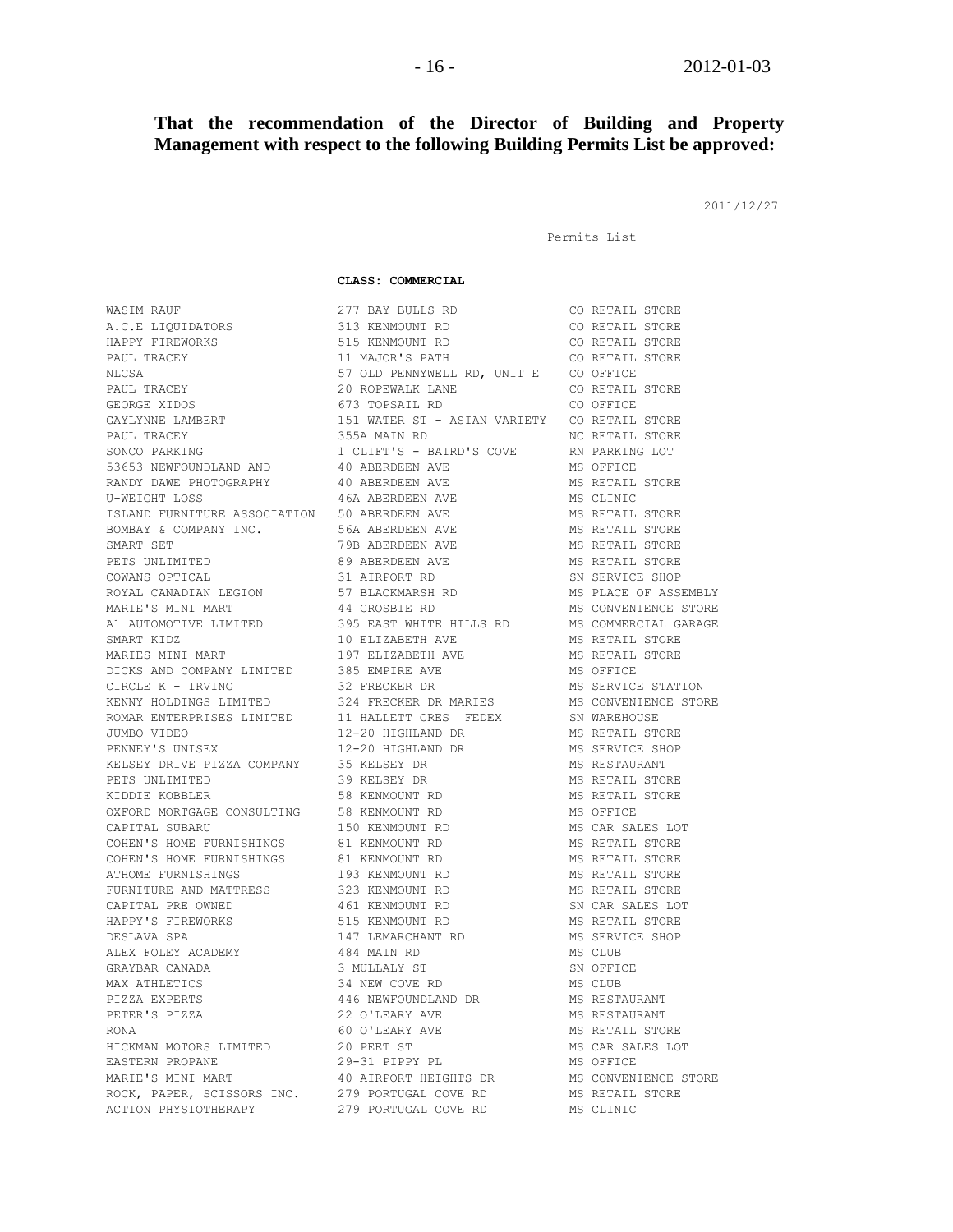STAVANGER DRIVE PIZZA COMPANY 415 STAVANGER DR N D DOBBIN 430 TOPSAIL RD -WENDY'S

YW-YMCA 35 RIDGE RD MS CLUB NEWCO METAL & AUTO RECYCLING 46-50 ROBIN HOOD BAY RD MS INDUSTRIAL USE LONG HARBOUR HOLDINGS INC 10 ST. CLARE AVE MAX ATHLETICS MS RECREATIONAL USE COBALT PROPERTIES LIMITED 2 STAVANGER DR STARBUCKS SN EATING ESTABLISH 2 STAVANGER DR STARBUCKS SN EATING ESTABLISHMENT THE NATURAL HEALTH SHOP 16 STAVANGER DR SN RETAIL STORE PRINCESS AUTO LTD. 410 STAVANGER DR MS RETAIL STORE SECOND CUP 3 STAVANGER DR, SECOND CUP SN EATING ESTABLISHMENT PRIDE SIGNS LTD. 3 STAVANGER DR. - MONTANA'S SN RESTAURANT EARLY ACHIEVERS INC. 397 STAVANGER DR MS RETAIL STORE<br>
STAVANGER DR MS RETAIL STORE<br>
STAVANGER DR MS RESTAURANT 415 STAVANGER DR MS RESTAURANT NORTH ATLANTIC REFINING  $\begin{array}{ccc} 86 & \text{THORBURN} & \text{RD} \end{array}$  MS SERVICE STATION MARIE'S MINI MART #2 88 THORBURN RD MS CONVENIENCE STORE KENNY ENTERPRISES LIMITED THORBURN RD MS RETAIL STORE NORTH ATLANTIC REFINING  $446$  TOPSAIL RD MS SERVICE STATION BELLA VISTA LIMITED 26-34 TORBAY RD MS TAVERN TOTALLY TANNED LTD. 120 TORBAY RD MS SERVICE SHOP CURVES FOR WOMEN 272-276 TORBAY RD MS CLUB TORBAY ROAD BILLARDS LIMITED 430 TORBAY RD MS TAVERN NORTH ATLANTIC 660 TORBAY RD MS SERVICE STATION RONA 710 TORBAY RD MS RETAIL STORE WEIGHT WATCHERS **105 TORBAY RD** MS CLUB ICT CANADA GROUP INC. TORBAY ROAD-TORBAY RD MALL MS COMMUNICATIONS USE TROPICAL AND MARINE PETS INC. 611 TORBAY RD MS RETAIL STORE KITCHEN QUEEN 176 WATER ST SN RETAIL STORE 2007 365-367 WATER ST SN OFFICE SN OFFICE COASTAL MARINE 15 ABERDEEN AVE NC ACCESSORY BUILDING NRG ELECTRICAL LTD. 199 KENMOUNT RD NC ACCESSORY BUILDING CHARLES WILLIAMS 199 KENMOUNT RD NC ACCESSORY BUILDING KBAC CONTRACTORS <br/> 70 BROOKFIELD RD RN PATIO DECK GERALD BARRETT 223 DUCKWORTH ST-INT STRIPOUT RN MIXED USE ACADEMY FOR MATH & ENGLISH 386 STAVANGER DR CR COMMERCIAL SCHOOL PIPPY PARK COMMISSION 472 ALLANDALE RD RN ACCESSORY BUILDING SCHLUMBERGER CANADA 139 WATER ST, 2ND & 3RD FLOORS RN OFFICE BARBARA COLLINS 446 NEWFOUNDLAND DR, COCO CR BAKERY 4246551 CANADA INC. 60 O'LEARY AVE RI RETAIL STORE RI DOBBIN<br>A 30 TOPSAIL RD -WENDY'S TI RESTAURANT<br>A 20 AN METALL RESTAURANT GERALD BARRETT 223 DUCKWORTH ST RN MIXED USE BRISTOL DEVELOPMENT INC. KELSEY DR, OFFICE 2 NC OFFICE

THIS WEEK \$ 2,934,095.00

**CLASS: INDUSTRIAL**

THIS WEEK \$ .00

#### **CLASS: GOVERNMENT/INSTITUTIONAL**

| MACMORRAN COMMUNITY CENTRE | 10 BROTHER MCSHEFFREY LANE | CO PLACE OF AMUSEMENT        |
|----------------------------|----------------------------|------------------------------|
| ST TERESA'S PARISH         | MUNDY POND RD              | MS PARISH HALL               |
| CITY OF ST. JOHN'S         | 305 WATERFORD BRIDGE RD    | RN ADMIN BLDG/GOV/NON-PROFIT |
| ST. PAUL'S CHURCH          | 198-202 MAIN RD            | RN CHURCH                    |
|                            |                            |                              |

THIS WEEK \$ 68,000.00

#### **CLASS: RESIDENTIAL**

| ANDREW SPURRELL       | 14 ALDERGROVE PL  | NC ACCESSORY BUILDING |  |
|-----------------------|-------------------|-----------------------|--|
| KAELEM POWER          | 75 ALEXANDER ST   | NC FENCE              |  |
| JENNIFER MALONE       | 31 ALEXIS PL      | NC ACCESSORY BUILDING |  |
| WILLIAM A RYAN        | 32 ARNOLD LOOP    | NC ACCESSORY BUILDING |  |
| WAYNE & CYNTHIA SEARS | 521-523 BACK LINE | NC ACCESSORY BUILDING |  |
|                       |                   |                       |  |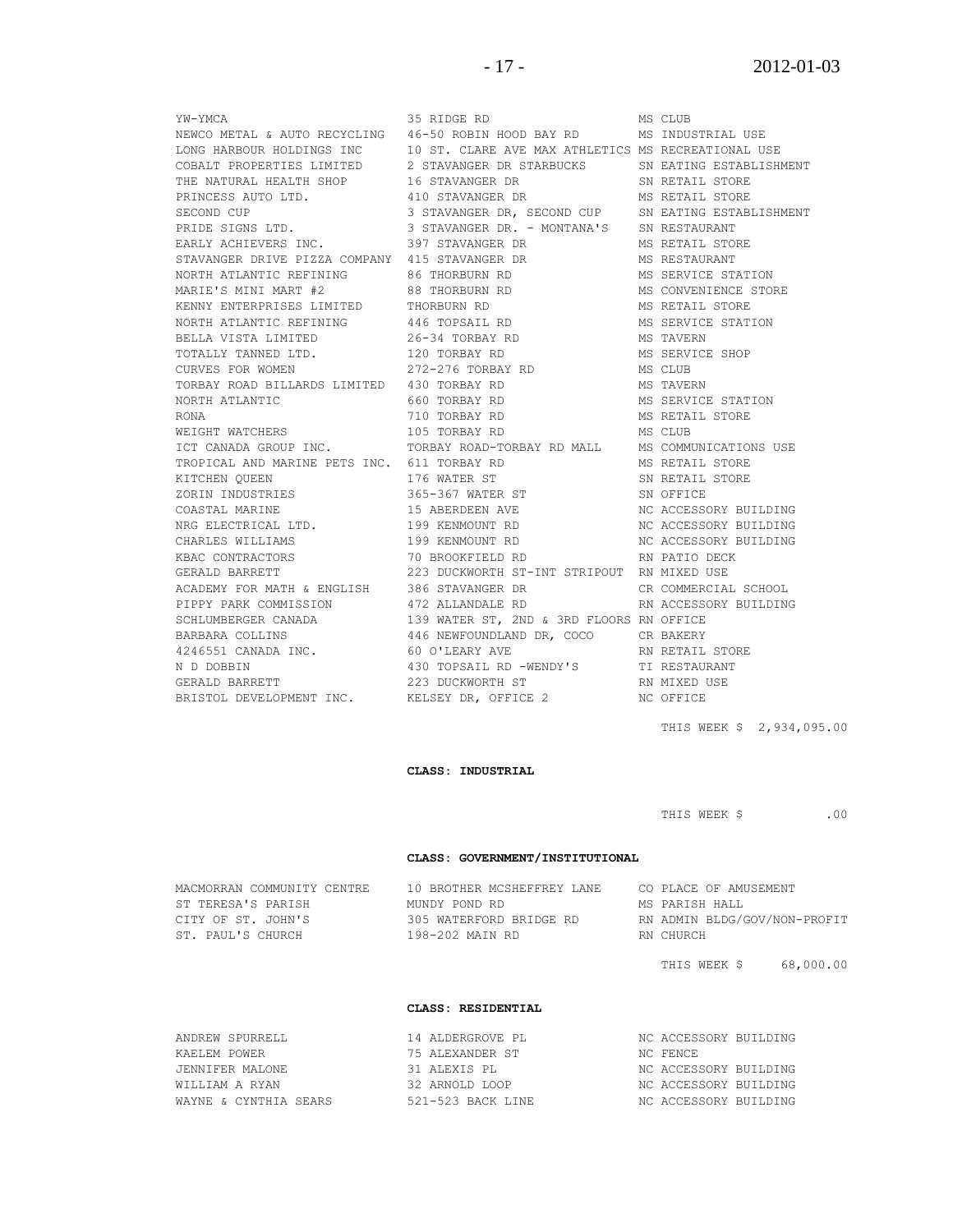NEW VICTORIAN HOMES 133 BLUE PUTTEE DR, LOT 78 NC SINGLE DETACHED DWELLING CHARLIE NOSEWORTHY 69 CAPE PINE ST - LOT 33 NC SINGLE DETACHED DWELLING STEVEN J. DREW AND  $\begin{array}{ccc} 4 & CAPPAHAYDEN & S T \\ \end{array}$  and  $\begin{array}{ccc} 4 & CAPPAHAYDEN & S T \\ \end{array}$ PRO-TECH CONSTRUCTION. 124 CASTLE BRIDGE DR, LOT 210 NC SINGLE DETACHED DWELLING PRO-TECH CONSTRUCTION LTD 103 CASTLE BRIDGE DR, LOT 219 NC SINGLE DETACHED DWELLING LILLIAN LANGER 1 EDEN ST NC ACCESSORY BUILDING KENNETH BRETT WILLIAMS & 11 ELM PL NET NO SINGLE DETACHED DWELLING WILLIAM & GAIL BURKE  $256$  FRESHWATER RD NC ACCESSORY BUILDING CRAIG CLARKE 2 GEORGINA ST - LOT 425 NC SINGLE DETACHED & SUB.APT CRAIG CLARKE 4 GEORGINA ST, LOT 426 NC SINGLE DETACHED & SUB.APT PRO-TECH CONSTRUCTION 13 GLEN ABBEY ST, LOT 183 NC SINGLE DETACHED DWELLING ROBERT GARDINER 121 GREAT EASTERN AVE NC FENCE THEODORE FRANCIS LEE AND 68 GREEN ACRE DR NC ACCESSORY BUILDING AURORA HOMES INC 6 MARSLAND PL - LOT 58 NC SINGLE DETACHED & SUB.APT GEORGE CHAFE 126 MONTAGUE ST NC PATIO DECK RODNEY CASEY 248 MUNDY POND RD NC ACCESSORY BUILDING KEN R NOONAN 10 NAUTILUS ST, LOT 118 NC SINGLE DETACHED & SUB.APT AUSTIN'S CONTRACTING **9 OBERON ST** NC ACCESSORY BUILDING HOWARD & YVONNE PIKE 9 PORTLAND PL 9 NC ACCESSORY BUILDING REDWOOD MANAGEMENT LIMITED 560 TOPSAIL RD NC CONDOMINIUM NOSEWORTHY'S PLUMBING LTD. 47 CAPE PINE ST CO HOME OFFICE DOUGLAS W BROWN AND 11 BRAEMERE ST CR SUBSIDIARY APARTMENT HILLCREST HOMES LTD 280 DUCKWORTH ST CR CONDOMINIUM VANESSA ROCHE 4 GLEN ABBEY ST CR SUBSIDIARY APARTMENT TODD B. DELANEY 11 HAMLET ST CR SUBSIDIARY APARTMENT JOHN WILLIAMS 3 NERISSA PL CR SUBSIDIARY APARTMENT THOMAS MAHONEY 38 RIGOLET CRES CR SUBSIDIARY APARTMENT SEAN CORCORAN 49 ROSE ABBEY ST, LOT 127 CR SINGLE DETACHED & SUB.APT ALLAN WHITE 125 CIRCULAR RD EX SEMI-DETACHED DWELLING CHARLES E. & MARSHA DECKER 6 ALBANY ST **READING A READINGLY ST** RN SINGLE DETACHED DWELLING NFLD & LABRADOR HOUSING CORP. 154 CASHIN AVE **RISP AND AN INTERNATIONAL PROPERTION**<br>MARVA THORNHILL SMALLWOOD 13 CHARLOTTETOWN PL RN SINGLE DETACHED DWELLING<br>PN SINGLE DETACHED DWELLING MARVA THORNHILL SMALLWOOD 13 CHARLOTTETOWN PL LESLIE MILLER 77 CHEROKEE DR RN SINGLE DETACHED DWELLING RICHARD DAVIS 69 CHEYNE DR RN SINGLE DETACHED DWELLING KMK PROPERTIES INC 100 ELIZABETH AVE, UNIT 512 RN CONDOMINIUM WILLIAM ST. CROIX 57 FRANCIS ST RN SINGLE DETACHED DWELLING JOHN WHELAN AND DAWN WHELAN 10 FROUDE AVE **RAWLE READ RINGLE DETACHED DWELLING** ROBERT ST. AUBIN 13 GOOSEBERRY LANE RN SINGLE DETACHED DWELLING SHELDON LEWIS 78 HAMILTON AVE RN SEMI-DETACHED DWELLING MAXWELL MORGAN 61 NASHID AN BERANG AND AN ARAR RIS ARARTMENT BUILDING PATRICK SQUIRES 6 8 MCKAY ST 8 RN SEMI-DETACHED DWELLING EVAN A. WALSH 70 MONROE ST RN TOWNHOUSING MICHAEL CLEMENTS 39 NEW COVE RD RN SINGLE DETACHED DWELLING NFLD & LABRADOR HOUSING CORP 25 PROSPERO PL **RIGHT CONTROLS AN** SEMI-DETACHED DWELLING NFLD & LABRADOR HOUSING CORP 25A PROSPERO PL **RIGHT REMI-DETACHED DWELLING** NFLD & LABRADOR HOUSING CORP 31 PROSPERO PL **RIGHT CONTROLS AN** SEMI-DETACHED DWELLING NFLD & LABRADOR HOUSING CORP 31A PROSPERO PL **RIGHT REMI-DETACHED DWELLING** NFLD & LABRADOR HOUSING CORP 33 PROSPERO PL **RIGHT REMI-DETACHED DWELLING** NFLD & LABRADOR HOUSING CORP 33A PROSPERO PL **REMI-DETACHED DWELLING** HARRY THORNE 46 SMITH AVE RN SINGLE DETACHED DWELLING GLENDA M. O'BRIEN 20 SPENCER ST RN SEMI-DETACHED DWELLING ANDREW PLANCHAT 6 WALLACE PL RN SINGLE DETACHED DWELLING KENNY'S POND FACILITY INC. 135 MACDONALD DR SN HOME FOR AGED

SHAWN WILLIAMS 7 BANTING PL 7 NO FENCE CITY OF ST. JOHN'S 40 MUNDY POND RD MS ADMIN BLDG/GOV/NON-PROFIT

THIS WEEK \$ 3,985,267.00

**CLASS: DEMOLITION**

THIS WEEK \$ .00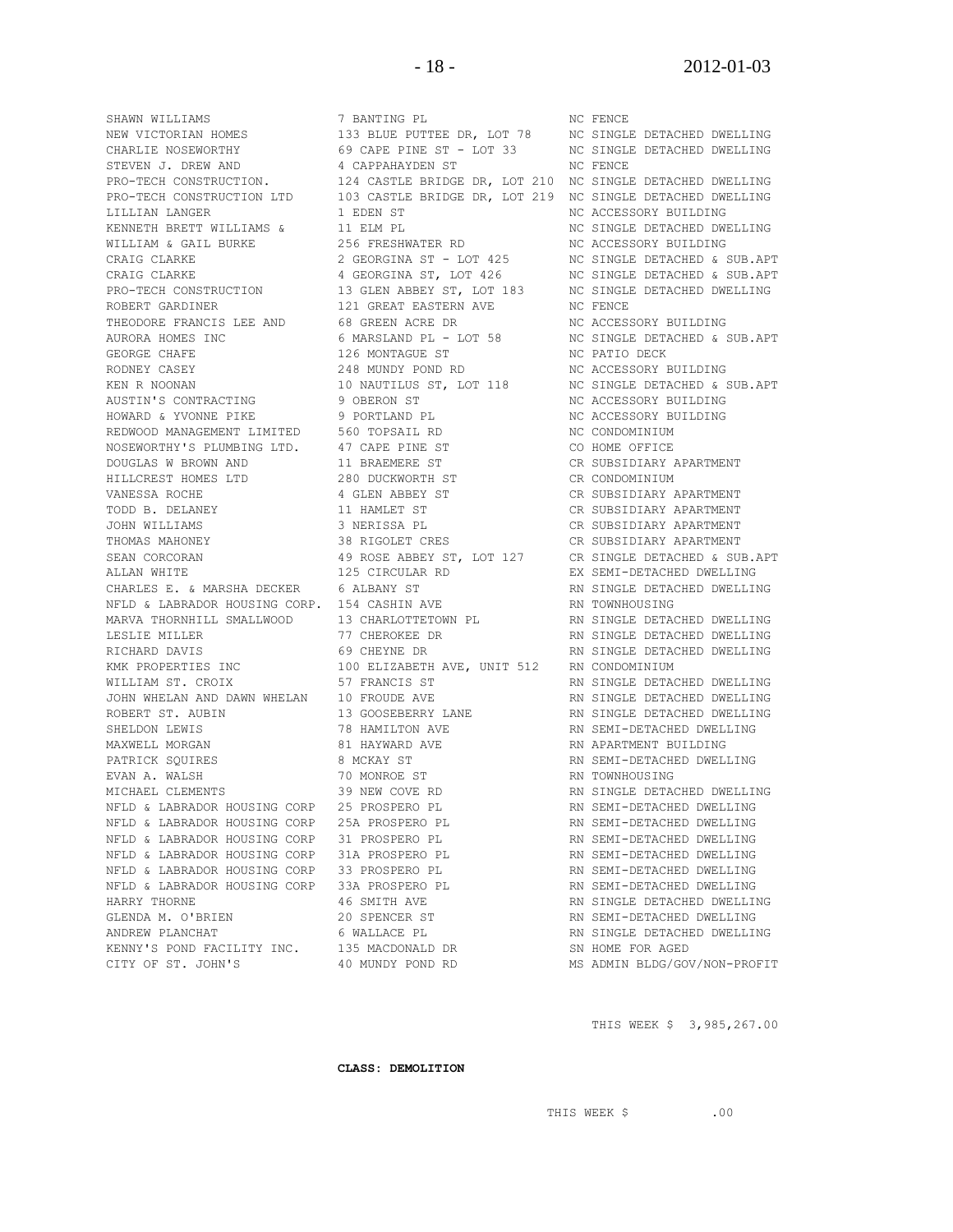THIS WEEK''S TOTAL: \$ 6,987,362.00 REPAIR PERMITS ISSUED: 2011/12/08 TO 2011/12/27 \$ 39,600.00 LEGEND CO CHANGE OF OCCUPANCY SN SIGN CR CHNG OF OCC/RENOVTNS MS MOBILE SIGN EX EXTENSION CC CHIMNEY CONSTRUCTION NC NEW CONSTRUCTION CD CHIMNEY DEMOLITION OC OCCUPANT CHANGE DV DEVELOPMENT FILE RN RENOVATIONS WS WOODSTOVE SW SITE WORK DM DEMOLITION

# TI TENANT IMPROVEMENTS

### **Rejection:**

10 Forbes Street – Your Application for an Accessory Building is rejected as per Section 10.17.1 of the St. John's Development Regulations.

### **Payrolls and Accounts**

## **SJMC2012-01-03/10R**

**It was decided on motion of Councillor Tilley; seconded by Councillor Collins: That the following Payrolls and Accounts for the weeks ending December 15th , and December 22nd , 2011 be approved:** 

## **Weekly Payment Vouchers For The Week Ending December 15, 2011**

### **Payroll**

| Public Works<br>Bi-Weekly Casual |        | \$455,214.12<br>\$19,323.89 |
|----------------------------------|--------|-----------------------------|
| <b>Accounts Payable</b>          |        | \$4,781,564.97              |
|                                  | Total: | \$5,256,102.98              |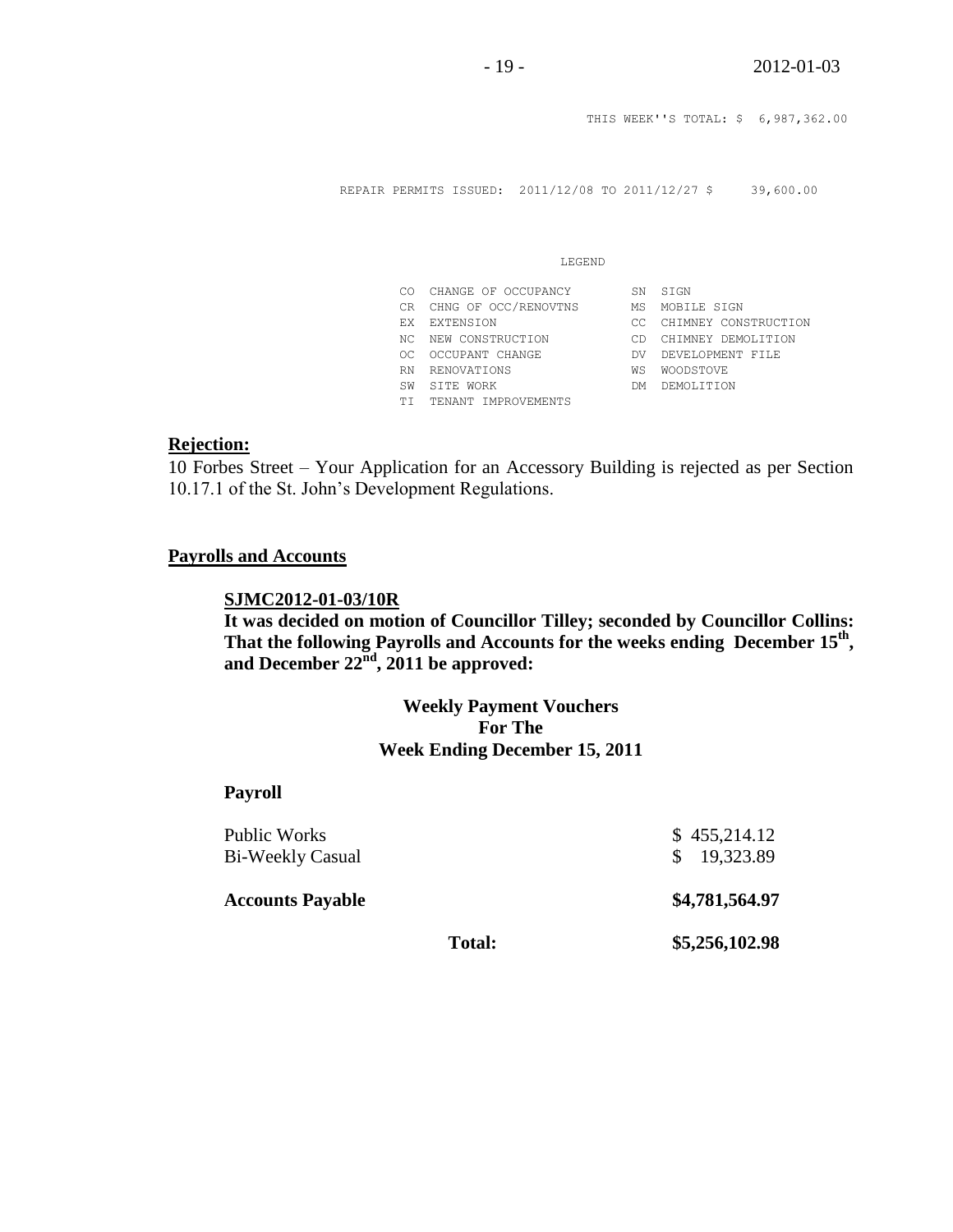# **Weekly Payment Vouchers For The Week Ending December 22, 2011**

### **Payroll**

| <b>Total:</b>                    | \$7,688,277.05   |
|----------------------------------|------------------|
| <b>Accounts Payable</b>          | \$5,352,305.89   |
| <b>Bi-Weekly Fire Department</b> | \$560,116.91     |
| Bi-Weekly Management             | 652,279.85<br>S. |
| Bi-Weekly Administration         | 679,894.36<br>\$ |
| <b>Public Works</b>              | 443,680.04<br>S  |

### **Tenders**

- **a. Tender – Traffic Control Equipment**
- **b. RFP – Study of the future impacts of major projects on St. John's Metro**

### **SJMC2012-01-03/11R**

**It was moved by Councillor Tilley; seconded by Councillor Collins: That the recommendations of the Director of Finance and City Treasurer and the Director of Economic Development, Tourism & Culture be approved and the tenders awarded as follows:**

- **a. Econolite Canada in the amount of \$24,876.50 (taxes not included)**
- **b. Elton Management Consulting, in partnership with InnovaQuest Inc. in the amount of \$45,000.00**

**The motion being put was unanimously carried.**

### **Tender – Department of Recreation Office Space**

### **SJMC2012-01-03/12R**

**It was moved by Councillor Breen; seconded by Deputy Mayor Duff: That a decision on the tender for the Department of Recreation Office Space be deferred, pending further recommendation with respect to the possibility of converting the Metrobus Depot to office space and a review of whether office space could be included as part of the planned renovations to the Mews and**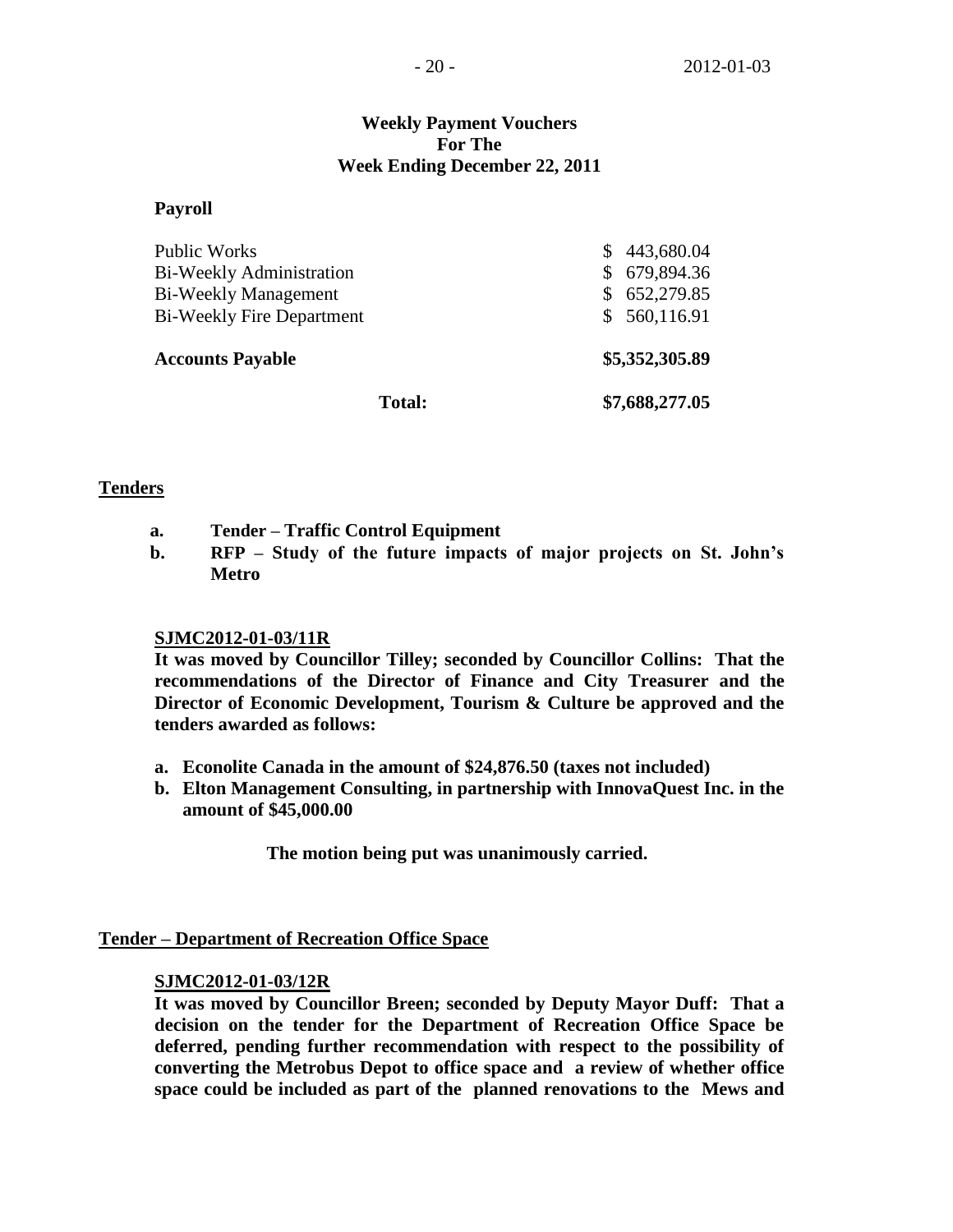**Wedge Park Centres; and further, that staff be directed to provide an update on the office space currently leased by the City and the associated cost.**

**The motion being put was unanimously carried.**

### **East End Fire Station Option**

Council considered a memorandum dated December 1, 2011 from the City Manager regarding the above noted.

### **SJMC2012-01-03/13R**

**It was moved by Councillor Tilley; seconded by Councillor Hann: That the City enter into an new Option Agreement with Republic on similar terms and conditions as the expired one (e.g. option fee - \$5,000.00; term – 6 months; purchase price - \$556,000.00; preconditions to purchase – development approval being obtained and rezoning of both sites occurring within the term of the Option to ensure that development occurs as approved (if approval is ultimately forthcoming); and any such other terms and conditions that staff may determine to be in the interest of the City).**

Members of Council opposing the motion felt that the property should be offered for sale through the public tendering process. Deputy Mayor Duff noted that in a sense, the City is predetermining the development of the subject land prior to any process or public hearing on that site. She also noted that the city might be in a conflict of interest since the City is the regulator and seller of the property.

Members of Council supporting the motion noted that there is no binding sale of City property, the approval will give the developer an option to purchase it once specific condition are met. It was noted that public consultation will be held as part of the process in considering the rezoning and development applications.

# **Following discussion, the motion being put was carried with Deputy Mayor Duff and Councillors Galgay and O'Leary dissenting.**

### **New Pennywell Road**

Council considered a memorandum dated December 2, 2011 from the City Solicitor regarding the above noted.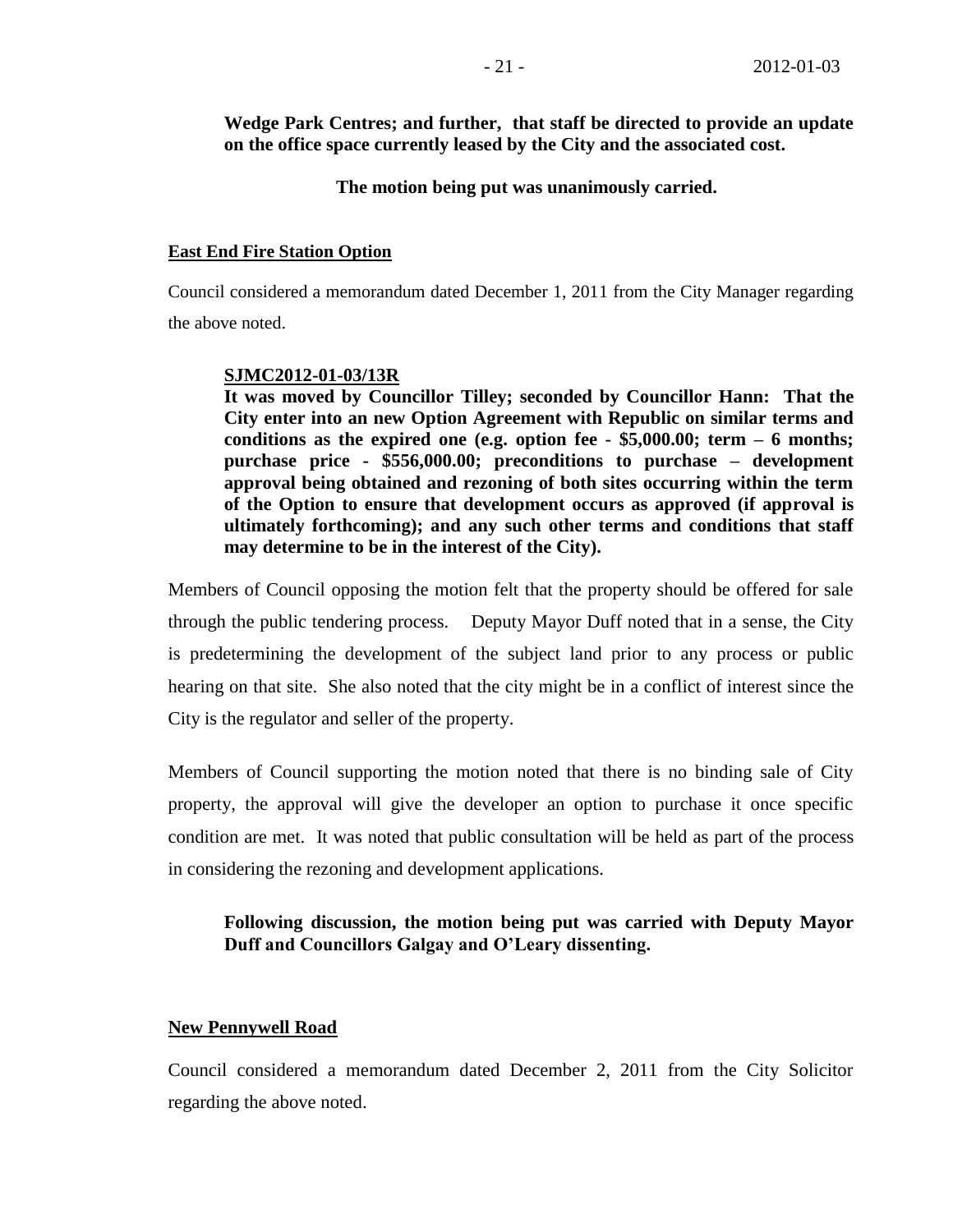## **SJMC2012-01-03/14R**

**It was moved by Councillor Galgay; seconded by Councillor Tilley: That the Robinson family be compensated in the amount of \$2400.00 for the expropriation of their land by the City at New Pennywell Road, as recommended by the City Solicitor.**

### **The motion being put was unanimously carried.**

### **17 Boncloddy Street**

Council considered a memorandum dated December 14, 2011 from the City Solicitor

regarding the above noted.

## **SJMC2012-01-03/15R**

**It was moved by Councillor Galgay; seconded by Deputy Mayor Duff: That land at 17 Boncloddy Street, required by the City at some future point, in order to construct a turnaround at Gear Street, be purchased for \$2,000.00, as recommended by the City Solicitor.**

**The motion being put was unanimously carried.** 

## **1 Beech Place, Emad Rizkalla**

Council considered a memorandum dated December 19, 2011 from the City Solicitor

regarding the above noted.

# **SJMC2012-01-03/16R**

**It was moved by Councillor Colbert; seconded by Councillor Tilley: That land located at 1 Beech Place be sold to the applicant, Emad Rizkalla, at a price of \$2,928.00 plus the usual administration fees and HST, which would enable the applicant to meet all requirements of the Development Regulations with respect to the redevelopment at 1 Beech Place, as recommended by the City Solicitor.**

**The motion being put was unanimously carried.**

### **Security Services Contract – Robin Hood Bay Waste Management Facility**

Council considered a memorandum dated December 21, 2011 from the Deputy City Manager/Director of Public Works & Parks regarding the above noted.

# **SJMC2012-01-03/17R**

**It was moved by Councillor Colbert; seconded by Councillor Hickman: That the contract for Security Services Robin Hood Bay Waste Management**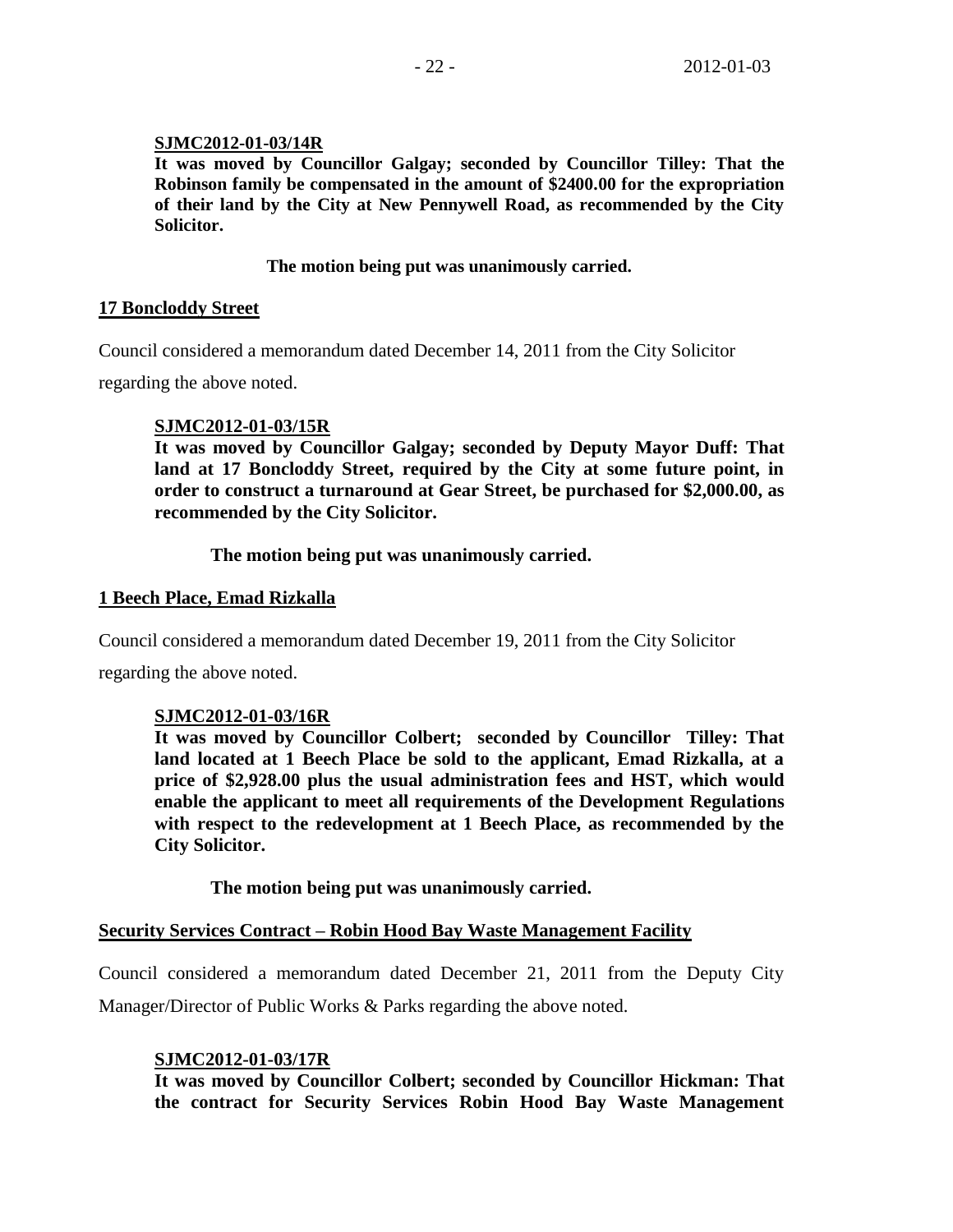**Facility with Spectrum Investigation & Security 1998 Ltd. be extended for a one year period in accordance with the terms of the existing contract.**

**The motion being put was unanimously carried.** 

## **Spotter Services Contract – Robin Hood Bay Waste Management Facility**

Council considered a memorandum dated December 21, 2011 from the Deputy City Manager/Director of Public Works & Parks regarding the above noted.

## **SJMC2012-01-03/18R**

**It was moved by Councillor Colbert; seconded by Councillor Hickman: That the contract for Spotter Services Robin Hood Bay Waste Management Facility with Mask Security be extended for a one year period in accordance with the terms of the existing contract.**

**The motion being put was unanimously carried.** 

# **(His Worship the Mayor left the meeting and Deputy Mayor Duff assumed the Chair)**

## **71 Brookfield Road**

Council considered a memorandum dated December 21, 2011 from the City Solicitor regarding the above noted.

### **SJMC2012-01-03/19R**

**It was moved by Councillor Collins; seconded by Councillor O'Leary: That land at 71 Brookfield Road be purchased at a price of \$1,067.00, which funds will be used to credit the owner's account to pay off the assessment debt, since the land is adjacent to a walking trail and would be beneficial to be in the City's ownership.**

**The motion being put was unanimously carried.**

**Memorandum dated December 23, 2011 re: Travel Authorization for Councillor Galgay to attend FCM Saskatoon Conference in June 2012\_\_\_\_\_\_\_\_\_\_\_\_\_\_\_\_\_\_\_\_\_\_\_\_\_\_\_\_\_\_\_\_**

### **SJMC2012-01-03/20R**

**It was moved by Councillor Colbert; seconded by Councillor Hickman: That Travel by Councillor Galgay to attend FCM Saskatoon Conference in June 2012, be approved.**

**The motion being put was unanimously carried.**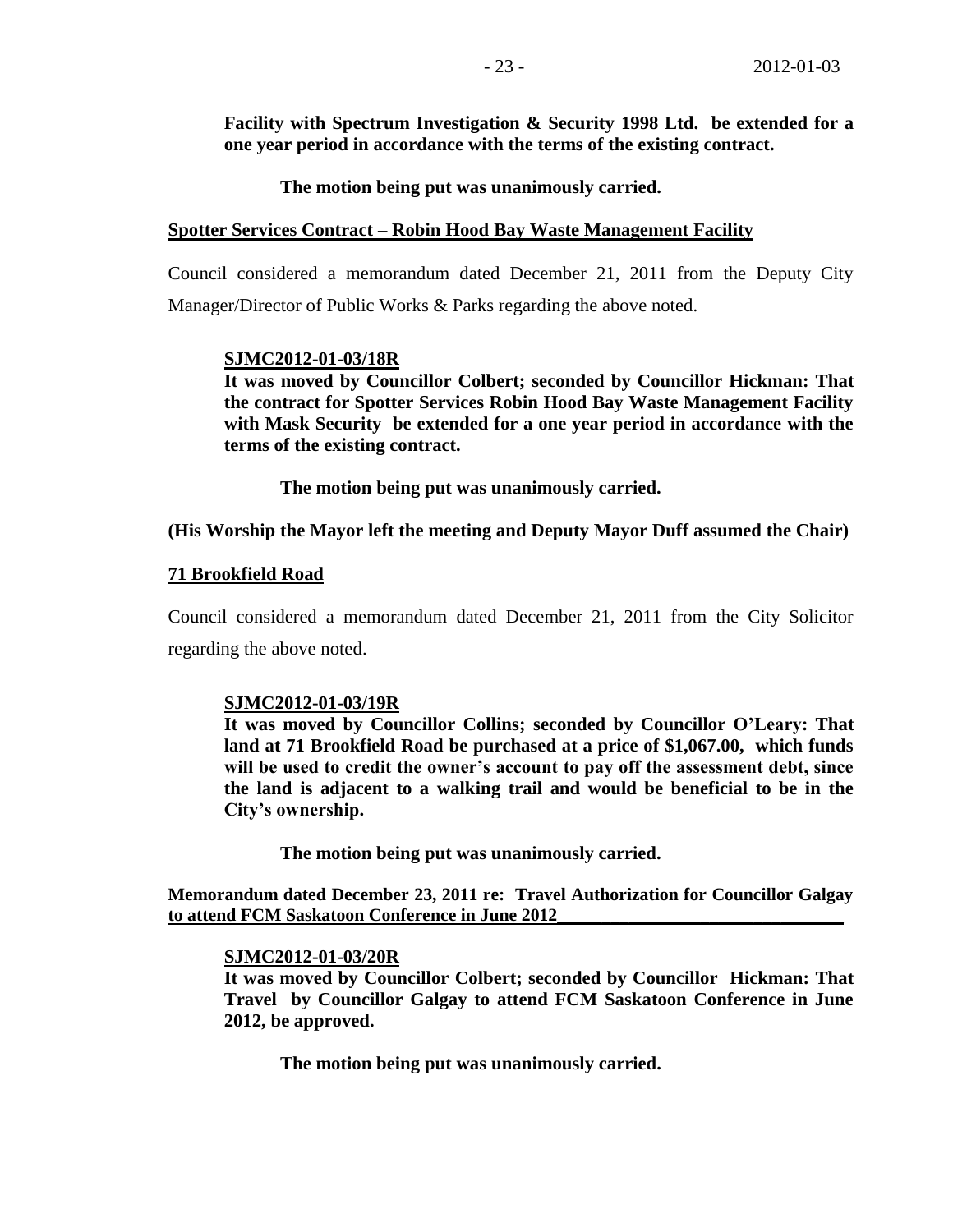**Ratification of Email Poll – Tender – Mill Work and Cabinetry, Hamlyn Road - Non Profit Housing – Awarded to Classic Woodwork for \$300,000.00** 

**SJMC2012-01-03/21R It was moved by Councillor Hickman; seconded by Councillor Hann: That the following email poll be ratified:**

**Ratification of Email Poll – Tender – Mill Work and Cabinetry, Hamlyn Road - Non Profit Housing – Awarded to Classic Woodwork for \$300,000.00**

**The motion being put was unanimously carried.**

**Request by Councillors Hanlon and O'Leary to attend the Cultivating and Sustaining**  Your Creative Economy Summit in Toronto, February 28<sup>th</sup> and 29<sup>th</sup>, 2012

### **SJMC2012-01-03/22R**

**It was moved by Councillor Colbert; seconded by Councillor Hickman: That a request by Councillors Hanlon and O'Leary to attend the Cultivating and Sustaining Your Creative Economy Summit in Toronto, February 28th and 29th , 2012, be approved.**

### **The motion being put was unanimously carried.**

### **January 2012 Economic Update**

Councillor Tilley presented the highlights of the January 2012 Economic Update.

**Letter dated November 4, 2011 from Lesley Tomblin, RCMP acknowledging the excellent work of Bryan Harris, Employee Health and Wellness Coordinator\_\_\_\_\_\_\_\_\_\_\_**

Council acknowledged the above noted letter.

**Letter dated December 14, 2011 to Mayor Dennis O'Keefe from Fr. Leo English, St. Theresa's Parish, requesting waiver of permit fees associated with renovations to St. Theresa's Parish Hall\_\_\_\_\_\_\_\_\_\_\_\_\_\_\_\_\_\_\_\_\_\_\_\_\_\_\_\_\_\_\_\_\_\_\_\_\_\_\_\_\_\_\_\_\_\_\_\_\_\_\_\_\_\_\_\_**

### **SJMC2012-01-03/23R**

**It was moved by Councillor Tilley; seconded by Councillor Collins: That permit fees associated with renovations to St. Theresa's Parish Hall be waived.**

**The motion being put was unanimously carried.**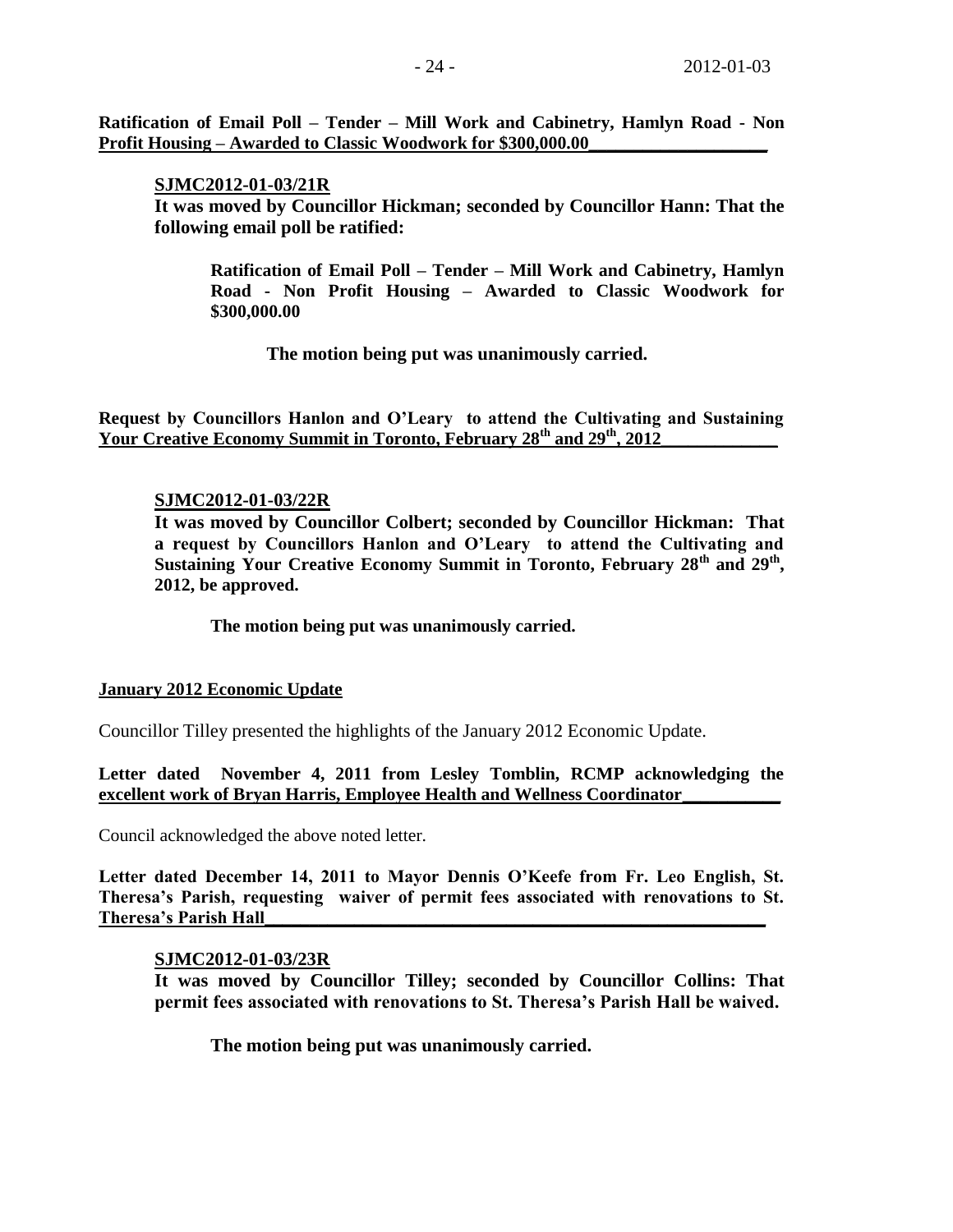### **Councillor O'Leary**

Councillor O'Leary noted that during the recent meeting of the Public Works, Environment & Protection Standing Committee, aside from discussion on sidewalk snow clearing enhancement, discussion took place on ways and means to better communicate and engage with the general public on how to live healthily and safely in a winter city.

Councillor O'Leary, on behalf of Council and as Chair of the Animal Care Committee, welcomed new employee, City Veterinarian, Dr. Heather Hillier. She advised that information on services will be provided at a later date.

Councillor O'Leary noted she received some complaints with respect to fireworks over the Christmas holidays. In response, Councillor Breen noted that the issue will be brought forward for discussion in terms of regulations, and timing of usage. He advised that the Director of Regional Fire Services plans to prepare a report which will be referred to the Regional Fire Services Committee, and subsequent referral to Council.

### **Councillor Hickman**

Councillor Hickman in referencing sidewalk snow clearing for bus stops, indicated he would like consideration given to including an area leading up to the bus stops.

# **Councillor Breen**

Councillor Breen asked that the Public Works, Environment and Protection Standing Committee look at ways to further improve the City's Garbage Collection Schedule.

**(His Worship the Mayor returned to the meeting and assumed the Chair).**